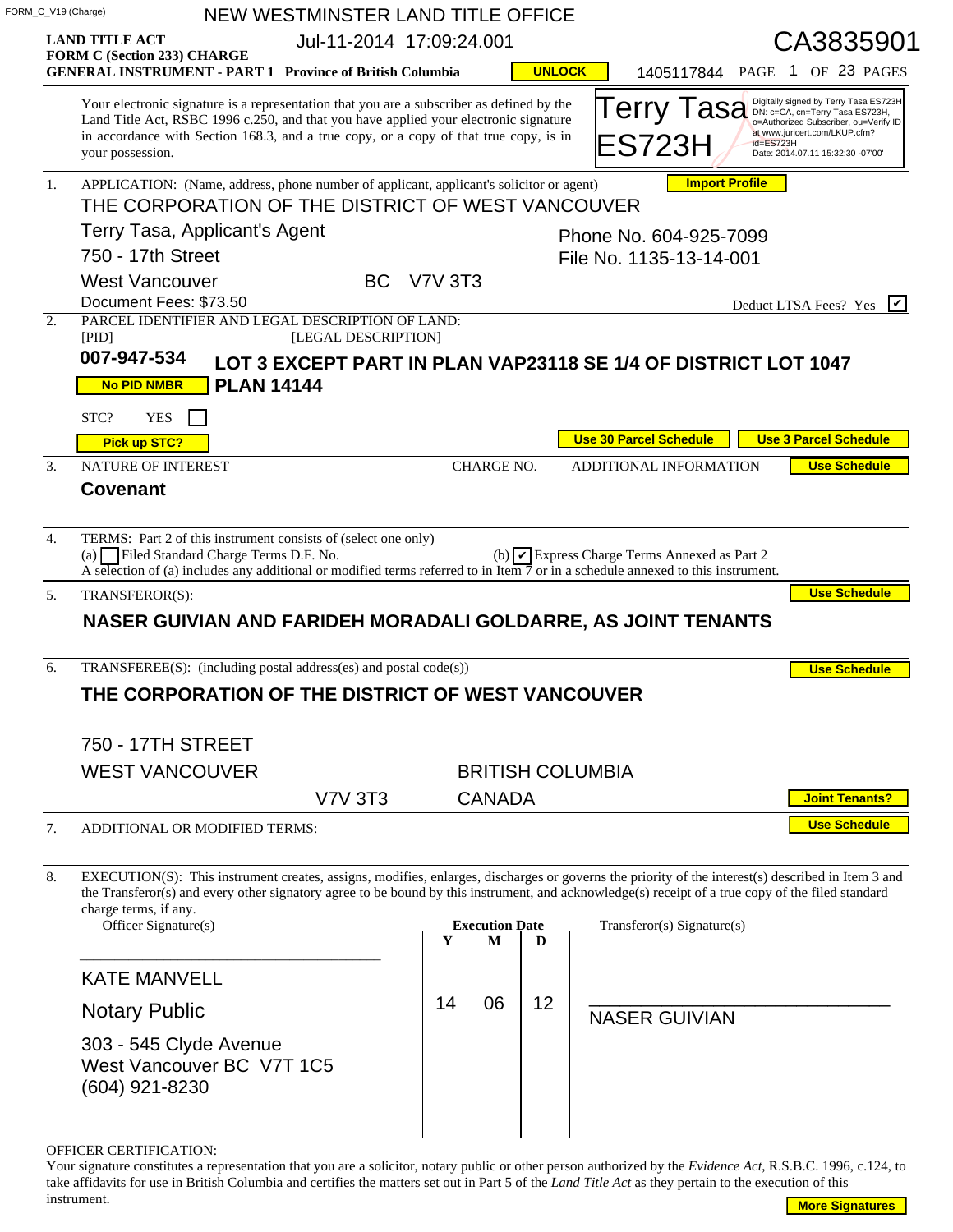| $\mathbf Y$<br>14 | <b>Execution Date</b><br>$\mathbf M$ | $\mathbf D$ | Transferor / Borrower / Party Signature(s)                                               |
|-------------------|--------------------------------------|-------------|------------------------------------------------------------------------------------------|
|                   |                                      |             |                                                                                          |
|                   | 07                                   | 07          |                                                                                          |
|                   |                                      |             | <b>FARIDEH MORADALI GODDARE</b>                                                          |
|                   |                                      |             |                                                                                          |
|                   |                                      |             |                                                                                          |
|                   |                                      |             | THE CORPORATION OF THE<br>DISTRICT OF WEST VANCOUVER by<br>their authorized signatories: |
|                   |                                      |             |                                                                                          |
|                   |                                      |             | Mayor: MICHAEL SMITH                                                                     |
|                   |                                      |             |                                                                                          |
|                   |                                      |             | Municipal Clerk: SHEILA SCHOLES                                                          |
|                   |                                      |             |                                                                                          |
|                   |                                      |             |                                                                                          |
|                   |                                      |             |                                                                                          |
|                   |                                      |             |                                                                                          |
|                   |                                      |             |                                                                                          |
|                   |                                      |             |                                                                                          |

OFFICER CERTIFICATION:

Your signature constitutes a representation that you are a solicitor, notary public or other person authorized by the *Evidence Act*, R.S.B.C. 1996, c.124, to take affidavits for use in British Columbia and certifies the matters set out in Part 5 of the *Land Title Act* as they pertain to the execution of this instrument.

**More Signatures**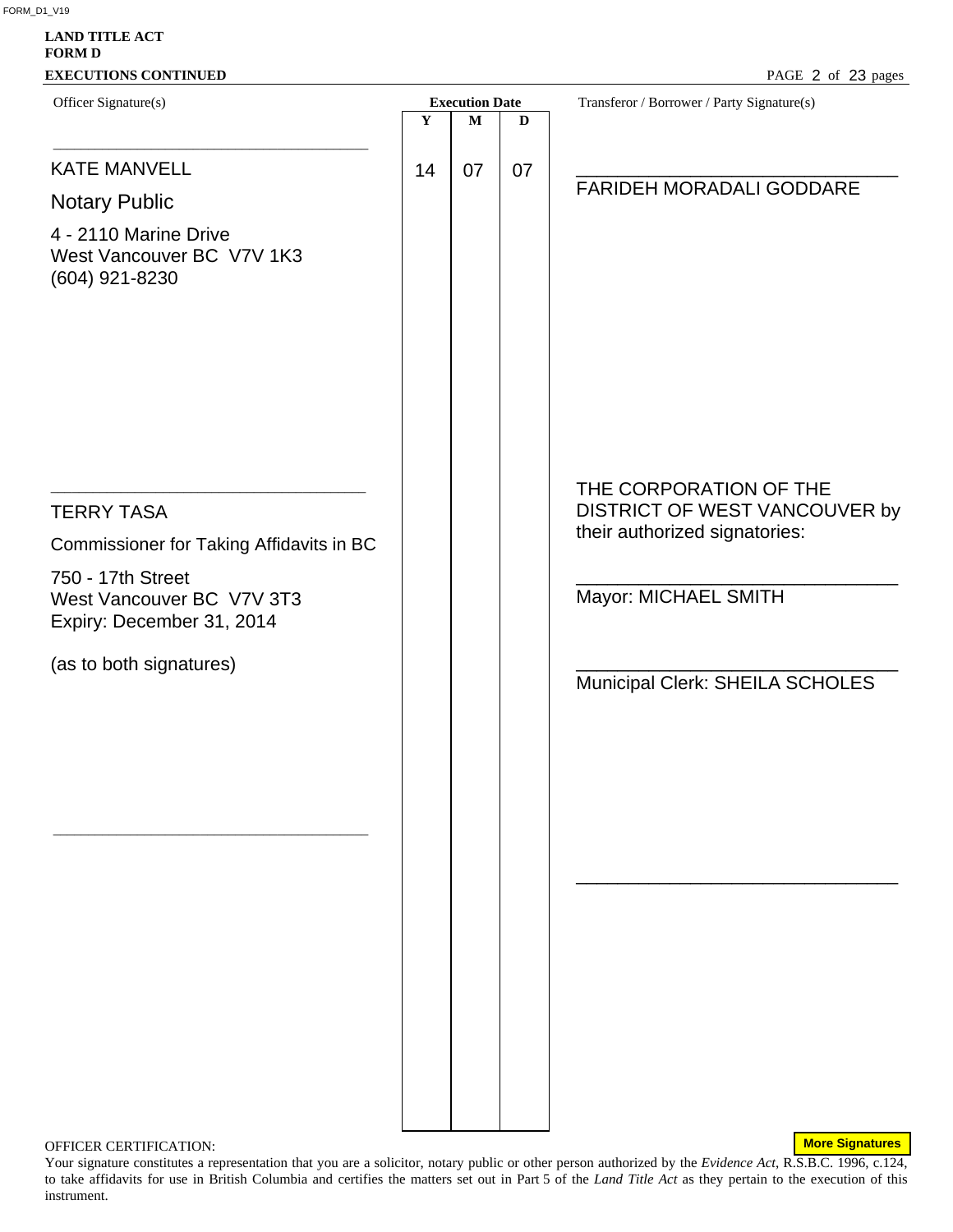### TERMS OF INSTRUMENT - PART 2

#### **SECTION 219 COVENANT** (No Build Covenant)

This agreement dated for reference the 15th day of May, 2014 is

#### **BETWEEN:**

|  |  |  |  |  | NASER GUIVIAN and FARIDEH MORADALI GOLDARRE |
|--|--|--|--|--|---------------------------------------------|
|  |  |  |  |  |                                             |

both of 805 Taylor Way, West Vancouver, BC V7T 2J9

(together, the "Owner")

#### AND:

```
(the "Developer")
```
#### AND:

THE CORPORATION OF THE DISTRICT OF WEST VANCOUVER, a municipality incorporated under the Local Government Act, R.S.B.C. 1996, c.323 and having its office at 750 - 175h Street, West Vancouver, BC V7V 3T3

#### **WHEREAS:**

Naser Guivian and Farideh Moradali Goldarre are the registered owners in fee simple of  $A_{1}$ all the land in the District of West Vancouver, legally described as:

> PID: 007-947-534 Lot 3 Except Part in Plan VAP23118 South East 1/4 of District Lot 1047 Plan 14144 (the "Owner's Lands");

 $B<sub>1</sub>$ The Developer has the right to purchase in fee simple the Owner's Lands and the land in the District of West Vancouver, legally described as:

> PID: 007-947-526 Lot 1 South East 1/4 of District Lot 1047 Plan 14144 (the "Other Lands");

- $C_{1}$ The District has rezoned the Lands, which rezoning facilitates the proposed development on the Lands;
- To ensure that the rezoning is in the public interest, the Owner agreed to enter into this D. Agreement restricting the use, development and subdivision of the Land and to provide the District with certain amenities which will mitigate the impact of the proposed development, all on the terms set out in this Agreement; and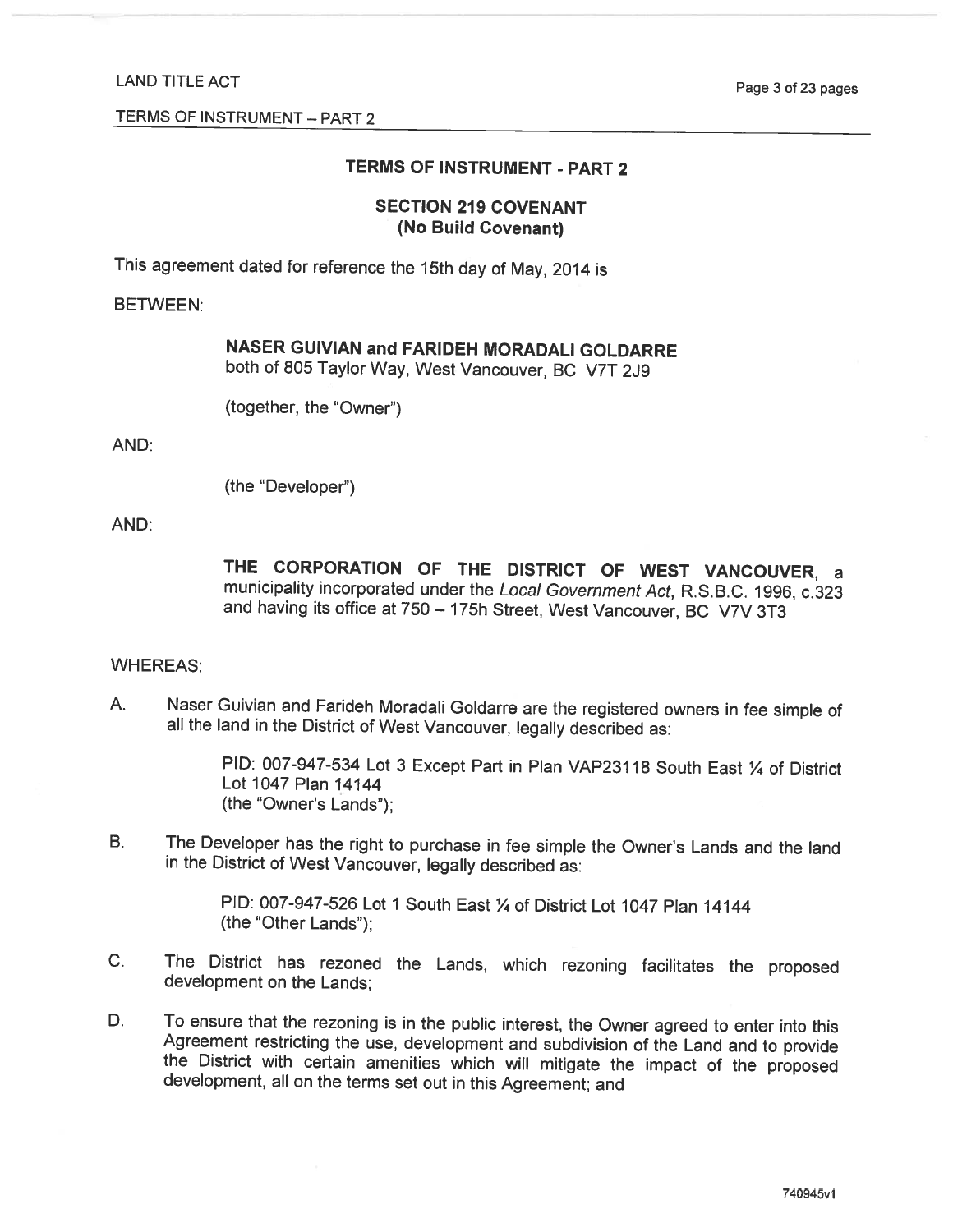#### TERMS OF INSTRUMENT - PART 2

E. Section 219 of the Land Title Act of British Columbia permits the registration of a covenant of a negative or positive nature in favour of a municipality, in respect of the use of the land, the building on land, the subdivision of land and the preservation of land or a specified amenity on the land.

THIS AGREEMENT is evidence that, pursuant to s. 219 of the Land Title Act, and in consideration (the receipt and sufficiency of which the Owner acknowledges), the Owner grants to and covenants with the District as follows:

- $1<sub>1</sub>$ **Definitions** – In this Agreement:
	- $(a)$ "Consolidated Site" means the site created by the consolidation of the Owner's Lands and the Other Lands:
	- $(b)$ "Council" means the council of the District of West Vancouver;
	- $(c)$ "Covenant" means a covenant granted by the Owner to the District under section 219 of the Land Title Act in respect of any part of the Owner's Land;
	- $(d)$ "Develop" or "Developed" means any one or more of construct on, build on, improve or alter and "Development" has the corresponding meaning but, unless specifically stipulated in this Agreement, does not include the issuance of a development permit:
	- "District" means the District of West Vancouver;  $(e)$
	- $(f)$ "LTO" means the Lower Mainland Land Title Office and any successor of that office:
	- "Other Lands" has the meaning given to it in Recital B;  $(g)$
	- $(h)$ "Owner" means the person or persons registered in the LTO as owner of the Owner's Lands, or of any parcel into which the Owner's Lands is consolidated or subdivided, whether in that person's own right or in a representative capacity or otherwise:
	- $(i)$ "Owner's Lands" has the meaning given to it in Recital A; and
	- "Subdivision" and "Subdivided" means the division of land into two or more  $(i)$ parcels (including air space parcels) by any means, including by deposit of a subdivision, reference or other plan under the Land Title Act. lease, fractional interest, or deposit of a strata plan or bare land strata plan under the Strata Property Act (including deposit of any phase of a phased bare land strata plan);
- $2.$ Schedules - The schedules listed below form part of this Agreement:
	- $(a)$ Schedule "A" - Tree Preservation Covenant; and
	- Schedule "B" Building Restriction Covenant.  $(b)$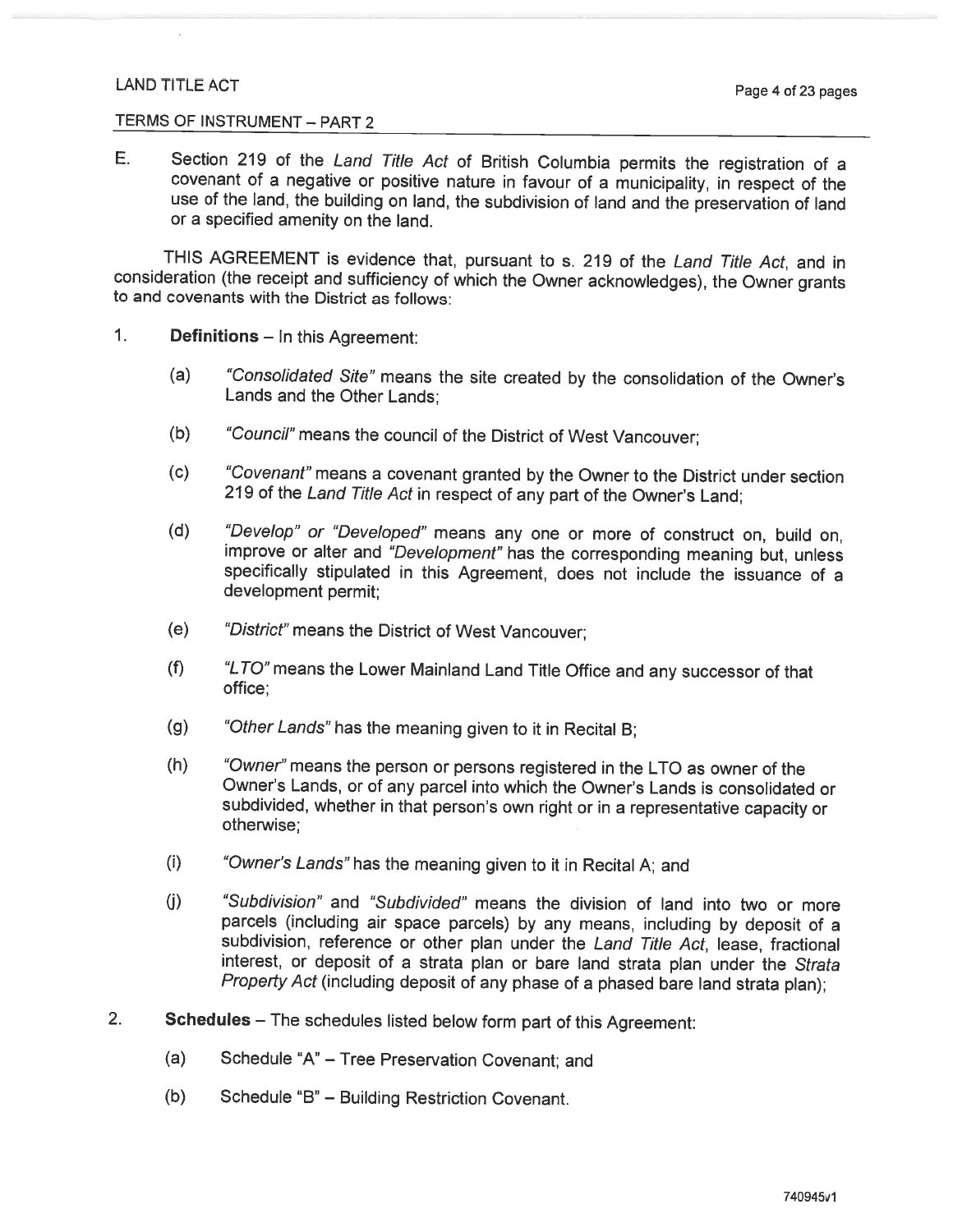- $3<sub>1</sub>$ Covenants regarding Use and Development - Except in strict accordance with this Agreement:
	- $(a)$ the Owner's Lands must not be used or Developed; and
	- $(b)$ no development permit, building permit or occupancy permit may be applied for, or is required to be issued by the District in respect of any improvement on the Owner's Lands.
- 4. No Build Covenant - The Owner's Lands may not be used or Developed and no building permit is required to be issued by the District in respect of any improvement on the Owner's Lands unless and until:
	- $(a)$ a consolidation plan is fully registered at the LTO consolidating the Owner's Lands and the Other Lands into one development parcel (the "Consolidated  $Site$ ");
	- $(b)$ a Covenant (the "Tree Preservation Covenant"), executed by the Owner and by the District is fully registered at the LTO in favour of the District against the Consolidated Site in priority to all financial charges. The Tree Preservation Covenant shall be in the form set out in Schedule "A" hereto provided that it may be modified by the Director in his or her sole discretion so as to better secure the Owner's tree preservation obligations in, on, over and under the Consolidated Site: and
	- $(c)$ a Covenant (the "Building Restriction Covenant"), executed by the Owner and by the District is fully registered at the LTO in favour of the District against the Consolidated Site in priority to all financial charges. The Building Restriction Covenant shall be in the form set out in Schedule "B" hereto.
- 5. Release of Covenant - The District agrees that the Owner is entitled to give notice to the District requiring the District to execute and deliver to the Owner a discharge, in registrable form, of this Agreement, from title to the Consolidated Site if the District determines, in it sole discretion, as at the date on which the Owner gives notice to the District under this section, that all requirements of this Agreement have been performed and that there is no breach or default under this Agreement. The Developer is responsible for the preparation of the discharges under this section and for the cost of registration at the LTO.
- 6. Discharge of this Agreement if No Rezoning - The District agrees that if the District of West Vancouver Zoning Bylaw 4662, Amendment Bylaw 4784 is not adopted by the District's Council before July 7, 2014 the Owner is entitled to require the District to execute and deliver to the Owner a discharge, in registrable form, of this Agreement from title to the Owner's Lands, with the Developer being responsible for preparation of that discharge and the cost of its registration.
- $7.$ Indemnity - The Owner and the Developer each release and must indemnify and save harmless the District, its elected and appointed officials, officers, and employees (the "District Indemnitees"), from and against all liabilities, claims, actions, suits, damages, losses, costs, debts, fines, penalties, taxes, demands and expenses, including legal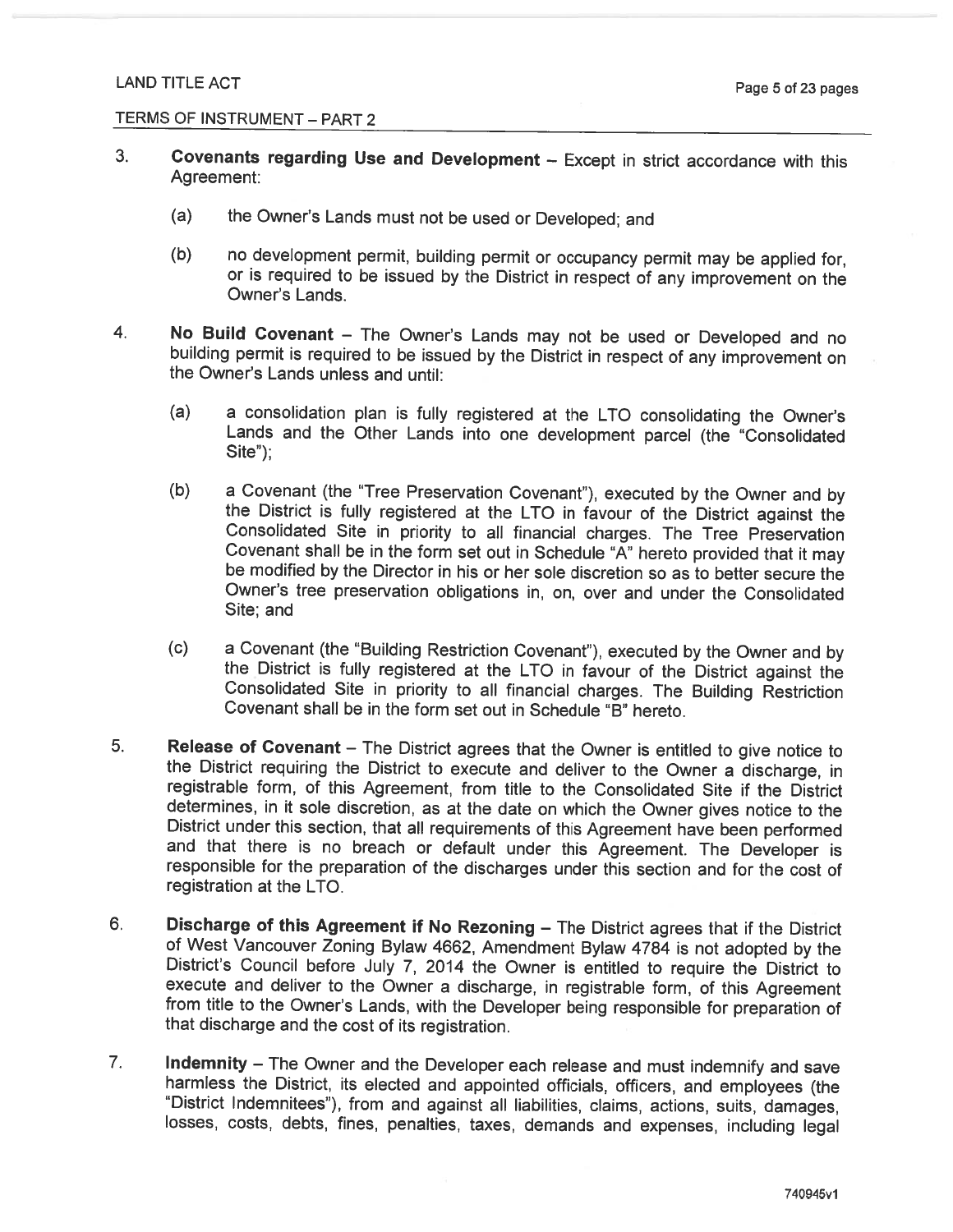#### TERMS OF INSTRUMENT - PART 2

fees and disbursements, whether arising from death, bodily injury, property damage, property loss, economic loss or any other loss or damage of any kind whatsoever, suffered or incurred by the District Indemnitees, or anyone else, arising directly or indirectly or in any way related to: (a) the granting or existence of this Agreement; (b) the performance by the Owner of this Agreement; or (c) default by the Owner under or in respect of this Agreement.

- 8. Cost - The Owner and the Developer shall comply with all requirements of this Agreement at its own cost and expense.
- 9. District's Expenses - The Developer shall pay the costs and expenses incurred and payments and expenditures made by the District, including without limitation, all survey, advertising, legal fees and disbursements and the District's costs in connection with:
	- $(a)$ the process of rezoning the Lands:
	- the negotiation and preparation of this Agreement and any amendments thereto;  $(b)$ and
	- $(c)$ the negotiation and preparation of all other covenants, agreements and statutory rights of way granted by the Owner or the Developer to the District or entered into between the Owner or the Developer and the District in respect of the Development contemplated in this Agreement and ancillary documents and any modifications of them from time to time.

The District may render an invoice for its costs and expenses at any time and the Developer would remit amounts owing to the District pursuant to this section 7 upon receipt of the invoice for same from the District. The covenant in this section 7 will survive the expiry or earlier termination of this Agreement.

- $10<sub>1</sub>$ Priority - This Agreement and all covenants, easements and statutory rights of way required to be registered against the Lands must be registered in priority to all financial charges and encumbrances and in priority to all leases, options to purchase and rights of first refusal.
- $11.$ Plans - Where a Covenant, right of way or other document required by this Agreement requires a survey or other plan, the Developer shall be solely responsible, at its own cost, for preparation of the document, including the survey and the plan, and for all costs of registration of such documents.
- $12.$ No Liability in Tort - The parties agree that this Agreement creates only contractual obligations and obligations arising out of the nature of this document as a covenant under seal. The intent of this section is to exclude tort liability of any kind and to limit the parties to their rights and remedies under the law of contract and under the law pertaining to covenants under seal.
- $13.$ Bylaw to the Contrary - This Agreement shall restrict use of the Owner's Lands in the manner provided herein notwithstanding any right or permission to the contrary contained in any bylaw of the District.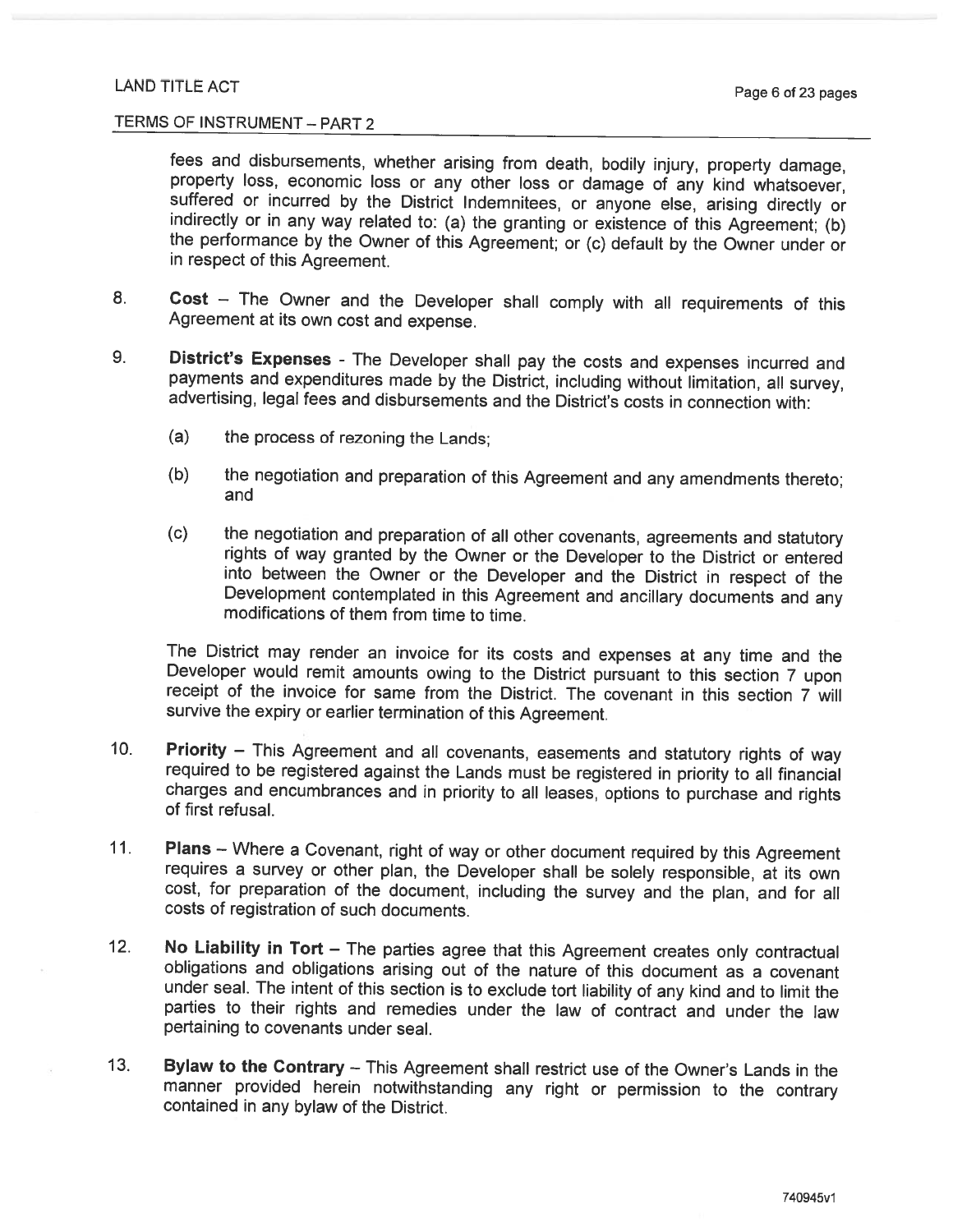### TERMS OF INSTRUMENT - PART 2

- $14.$ No Public Law Duty - Where the District is required or permitted by this Agreement to form an opinion, exercise a discretion, express satisfaction, make a determination or give its consent, the Owner and the Developer agree that the District is under no public law duty of fairness or natural justice in that regard and agrees that the District may do any of those things in the same manner as if it were a private party and not a public body.
- $15.$ No Waiver - No provision or breach of this Agreement, or any default, is to be considered to have been waived or acquiesced in by a party unless the waiver is express and is in writing by the party. The waiver by a party of any breach by the other party of any provision, or default, is not to be construed as or constituted a waiver of any further or other breach of the same or any other provision or default.
- $16.$ Rights are Cumulative - All rights and remedies of a party under or in respect of this Agreement (including its breach) are cumulative and are in addition to, and do not exclude, or limit any other right or remedy. All rights and remedies may be exercised concurrently.
- $17.$ Rights are Permissive Only - The rights given to the District by this Agreement are permissive only and nothing in this Agreement imposes any legal duty of any kind on the District to the Owner or the Developer, any strata corporation formed upon the stratification of the Owner's Lands, the owners, occupiers or lessees from time to time of the Owner's Lands or anyone else, and nothing in this Agreement obliges the District to enforce this Agreement, to perform any act or to incur any expense in respect of this Agreement.
- $18.$ No Effect on Laws or Powers - This Agreement and the Owner's contributions, obligations and agreements set out in this Agreement do not:
	- $(a)$ affect or limit the discretion, rights, duties or powers of the District or the Approving Officer for the District under any enactment or at common law. including in relation to the use, development, servicing of the Owner's Lands;
	- $(b)$ impose on the District or the Approving Officer any legal duty or obligation, including any duty of care or contractual or other legal duty or obligation, to enforce this Agreement;
	- $(c)$ affect or limit any enactment relating to the use or development of the Owner's Lands; or
	- relieve the Owner or the Developer from complying with any enactment,  $(d)$ including in relation to the use or development of the Owner's Lands, and without limitation shall not confer directly or indirectly any exemption or right of set-off from development costs charges, connection charges, application fees, user fees or other rates, levies and charges payable under any bylaw of the District,

and the Owner covenants and agrees to comply with all such enactments with respect to the Owner's Lands.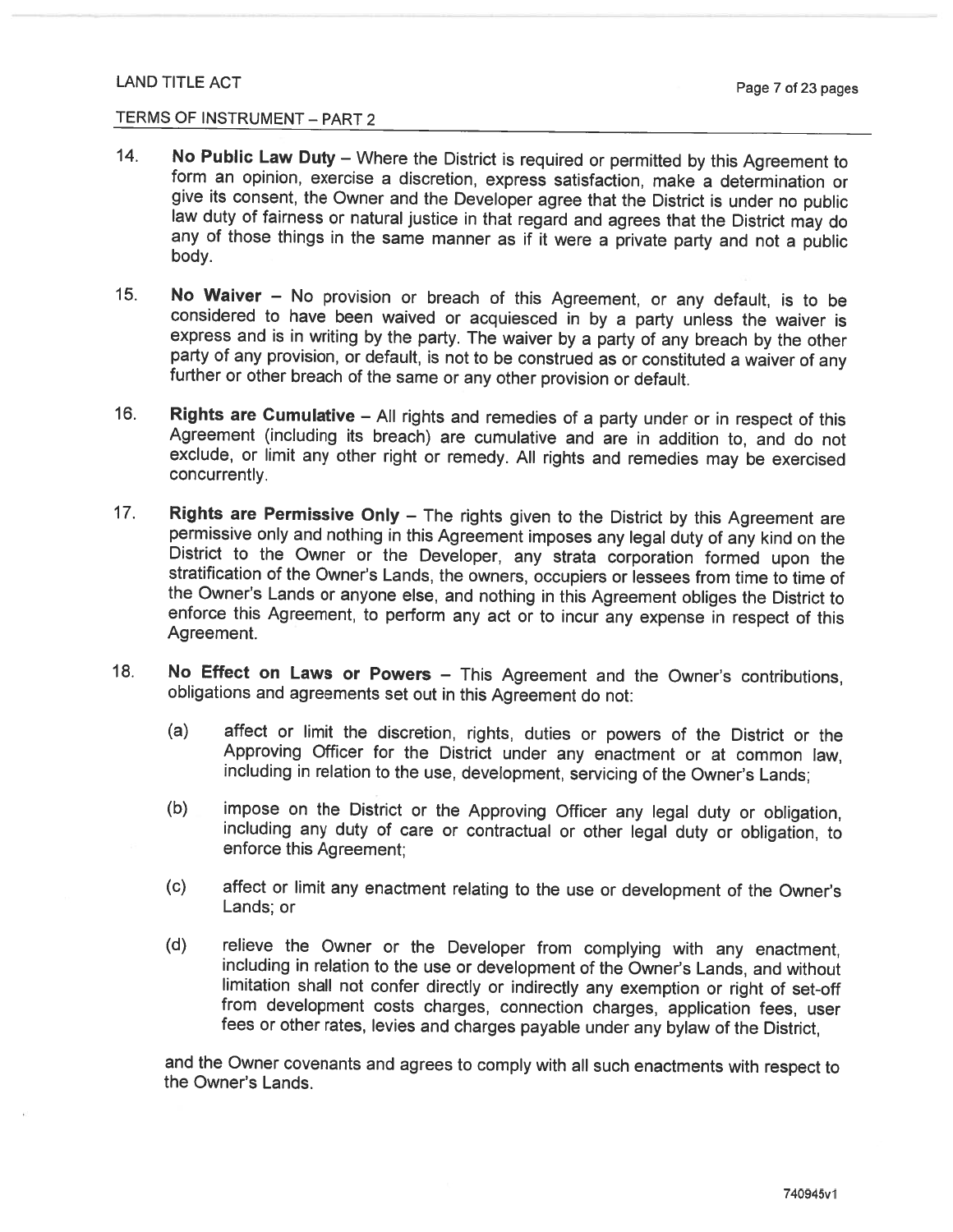- $19.$ Remedies for Breach - The Owner and the Developer agree that, without affecting any other rights or remedies the District may have in respect of any breach of this Agreement, the District is entitled, in light of the public interest in securing strict performance of this Agreement, to seek and obtain from the British Columbia Supreme Court a mandatory or prohibitory injunction, or order for specific performance, in respect of the breach.
- 20. Binding Effect - This Agreement enures to the benefit of and is binding upon the parties and their respective heirs, executors, administrators, trustees, receivers and successors (including successors in title).
- $21.$ Covenant Runs with the Lands - Every provision of this Agreement and every obligation and covenant of the Owner in this Agreement, is a covenant granted by the Owner to the District in accordance with section 219 of the Land Title Act, and this Agreement burdens the Owner's Lands to the extent provided in this Agreement, and runs with every parcel into which the Owner's Lands are or may be consolidated (including by the removal of interior parcel boundaries) or Subdivided by any means including by subdivision under the Land Title Act or by strata plan or bare land strata plan under the Strata Property Act.
- $22.$ Voluntary Agreement - The Owner and the Developer acknowledges that the Owner has entered into this Agreement voluntarily and has received legal advice with regard to the entry of this Agreement.
- 23. Limitation on Owner's Obligations - The Owner is only liable for breaches of this Agreement that occur while the Owner is the registered Owner of the Owner's Lands. The Developer is only liable for breaches of this Agreement that occur while either the Owner or the Developer is the registered owner of the Owner's Lands.
- 24. Further Acts - The Owner and the Developer must do everything reasonably necessary to give effect to the intent of this Agreement, including execution of further instruments.
- $25.$ Joint Obligations of Owner - If two or more persons should ever comprise the Owner or the Developer, the liability of each such person to observe and perform all of the Owner's or the Developer's obligations pursuant to this Agreement, will be deemed to be joint and several.
- 26. Severance - If any part of this Agreement is held to be invalid, illegal or unenforceable by a court having the jurisdiction to do so, that part is to be considered to have been severed from the rest of this Agreement and the rest of this Agreement remains in force unaffected by that holding or by the severance of that part.
- $27.$ No Joint Venture – Nothing in this Agreement shall constitute the Owner or the Developer as the agent, joint venture or partner of the District or give the Owner or the Developer any authority or power to bind the District in any way.
- 28. Notice – All notices and other communications required or permitted to be given under this Agreement must be in writing and must be sent by registered mail or delivered by hand or facsimile transmission to the following addresses: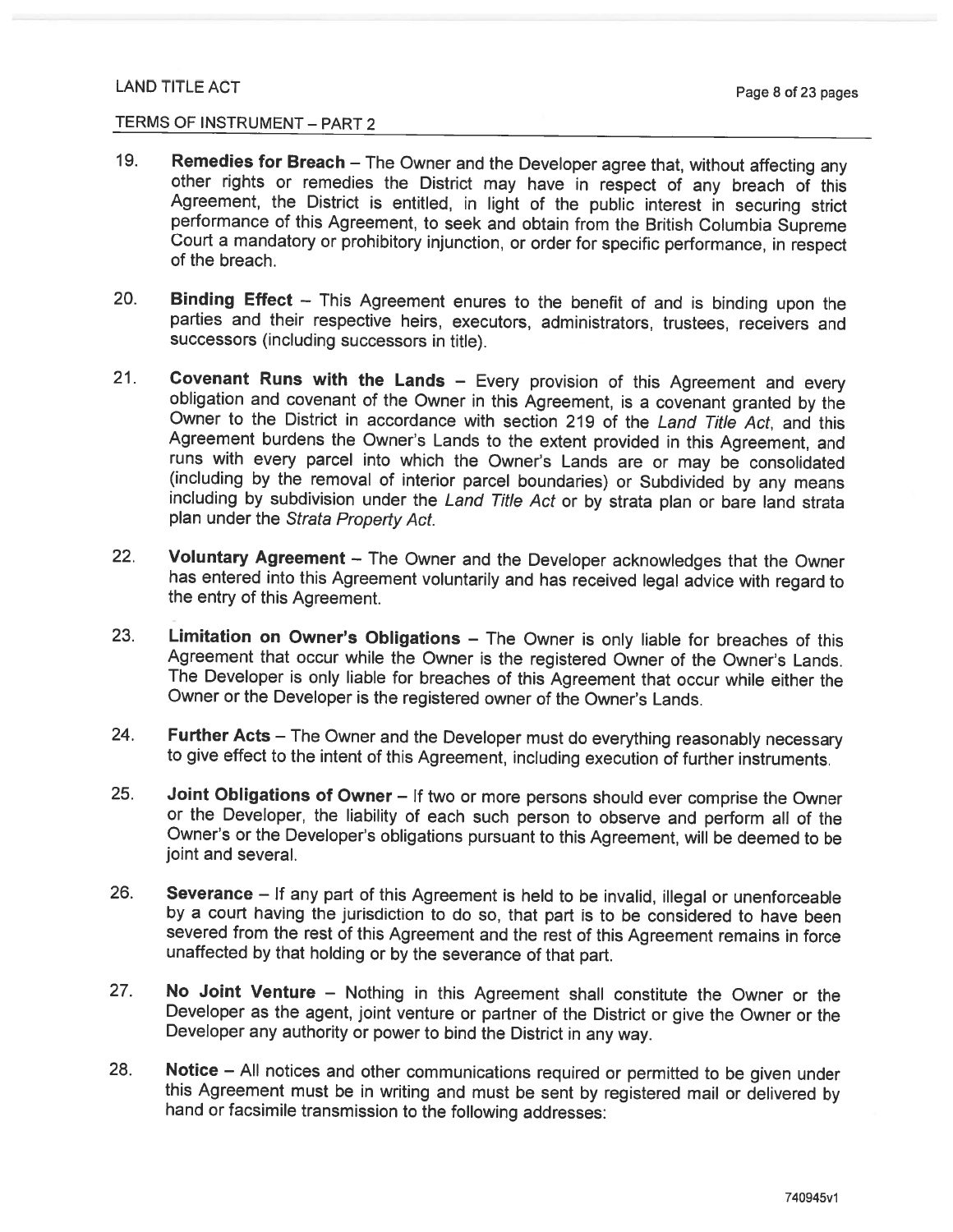$(a)$ if to the Owner, as follows:

> Naser Guivian and Farideh Moradali Goldarre 805 Taylor Way West Vancouver BC V7T 2J9

Facsimile: 604

 $(b)$ if to the Developer, as follows:

> Milliken Development Corporation 334 - 901 West 3rd Street North Vancouver BC V7P 3P9

Attention: Donald R. Milliken, President Facsimile: 604-925-4644 Office: 604-925-4600

 $(c)$ if to the District, as follows:

> The Corporation of the District of West Vancouver  $750 - 17^{\text{th}}$  Street West Vancouver BC V7V 3T3

Attention: Director, Engineering and Transportation Facsimile: (604) 925-5968

Any notice or other communication that is delivered by hand or via facsimile is considered to have been given on the next business day after it is dispatched for delivery. Any notice or other communication that is sent by registered mail is considered to have been given five days after the day on which it is mailed at a Canada Post office. If there is an existing or threatened strike or labour disruption that has caused, or may cause, an interruption in the mail, any notice or other communication must be delivered until ordinary mail services is restored or assured. If a party changes its' address, it must immediately give notice of its' new address to the other party as provided in this section.

#### 29. **Interpretation** - In this Agreement:

- reference to the singular includes a reference to the plural, and vice versa,  $(a)$ unless the context requires otherwise;
- article and section headings have been inserted for ease of reference only and  $(b)$ are not to be used in interpreting this Agreement;
- reference to a particular numbered section or article, or to a particular lettered  $(c)$ Schedule, is a reference to the correspondingly numbered or lettered article, section or Schedule of this Agreement;
- reference to the "Lands" or to any other parcel of land is a reference also to any  $(d)$ parcel into which it is Subdivided or consolidated by any means (including the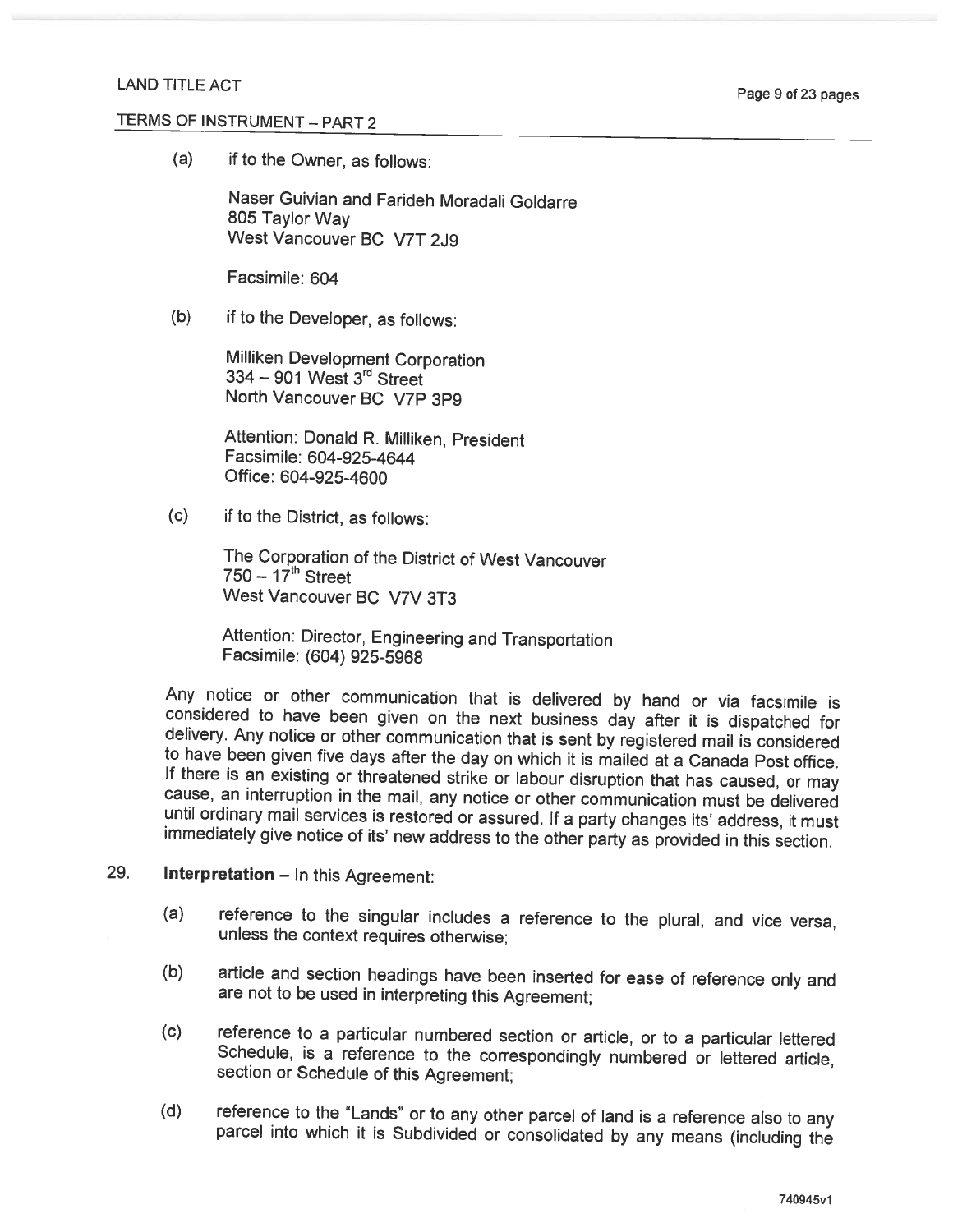removal of interior parcel boundaries) and to each parcel created by any such Subdivision or consolidations:

- if a word or expression is defined in this Agreement, other parts of speech and  $(e)$ grammatical forms of the same word or expression have corresponding meanings;
- reference to any enactment includes any regulations, orders, permits or  $(f)$ directives made or issued under the authority of that enactment;
- $(g)$ unless otherwise expressly provided, reference to any enactment is a reference to that enactment as consolidated, revised, amended, re-enacted or replaced;
- time is of the essence;  $(h)$
- $(i)$ reference to a "party" is a reference to a party to this Agreement and to their respective heirs, executors, successors (including successors in title), trustees, administrators and receivers:
- $(j)$ reference to a "day", "month", "quarter or calendar year, as the case may be. unless otherwise expressly provided; and
- $(k)$ where the word "including" is followed by a list, the contents of the list are not intended to circumscribe the generality of the expression preceding the word "including"; and
- $(1)$ any act, decision, determination, consideration, opinion, consent or exercise of discretion by a party or person as provided in this Agreement must be performed, made, formed or exercised, acting reasonably, except that any act, decision, determination, consideration, consent, opinion or exercise of discretion that is said to be within the "sole discretion" of a party or person may be performed, made, formed or exercised by that party or person in the sole, unfettered and absolute discretion of that party or person.
- 30. Deed and Contract – By executing and delivering this Agreement each of the parties intends to create both a contract and a deed of covenant executed and delivered.

As evidence of their agreement to be bound by the above terms, the parties each have executed and delivered this Agreement under seal by executing Part 1 of the Land Title Act Form C to which this Agreement is attached and which forms part of this Agreement.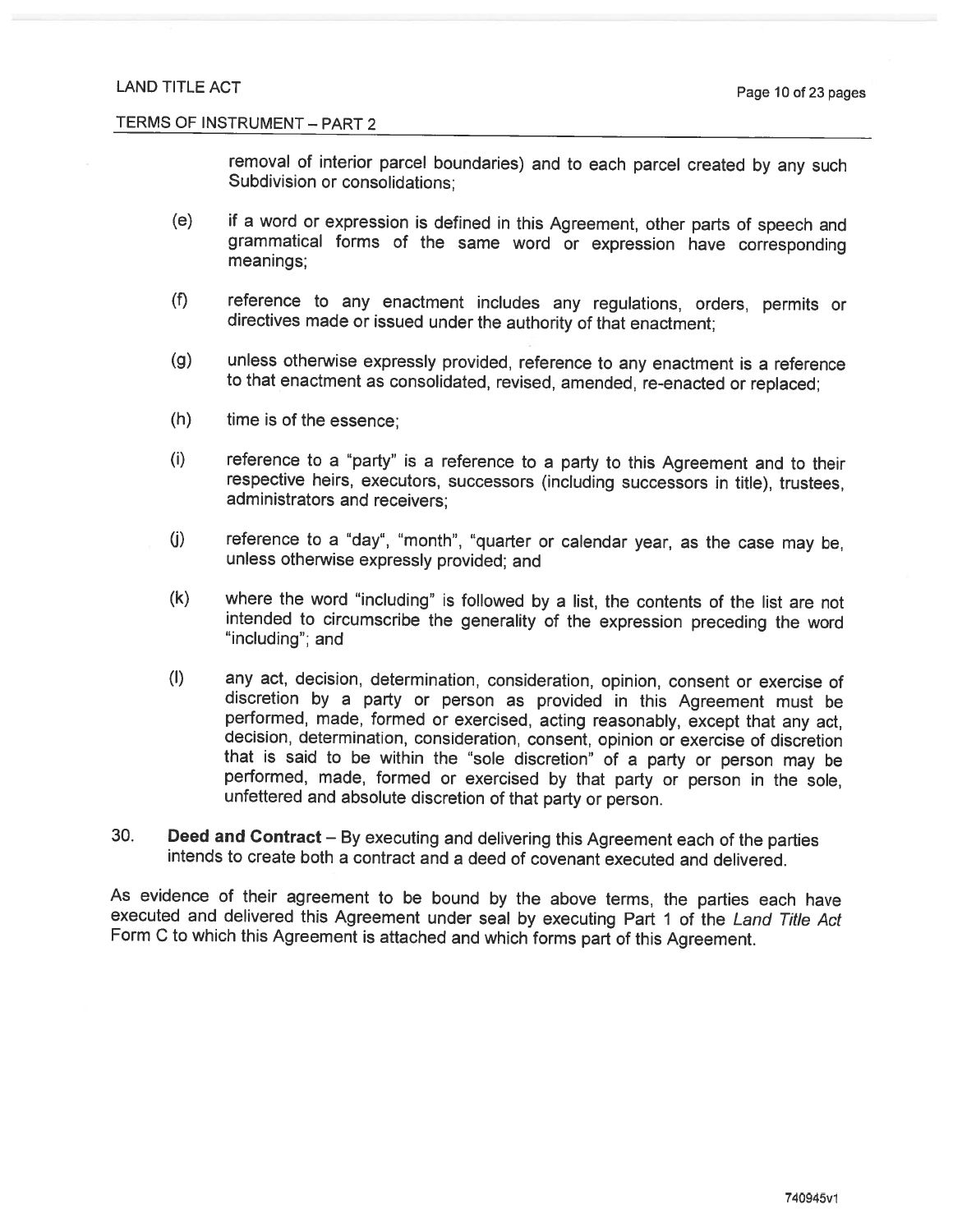Page 11 of 23 pages

TERMS OF INSTRUMENT - PART 2

### **SCHEDULE "A" Tree Preservation Covenant**

### **TERMS OF INSTRUMENT - PART 2**

### **Tree Preservation Covenant. Statutory Right of Way and Rent Charge**

THIS AGREEMENT dated for reference this \_\_\_\_\_ day of \_\_\_\_\_\_\_\_\_\_\_\_\_\_\_\_, 2014, is

**BETWEEN:** 

(the "Owner")

AND:

THE CORPORATION OF THE DISTRICT OF WEST VANCOUVER. a municipality incorporated under the Local Government Act, R.S.B.C. 1996, c.323 and having its office at  $750 - 17<sup>th</sup>$  Street. West Vancouver, BC V7V 3T3

(the "District")

**WHEREAS:** 

- $A_{n}$ The Owner is the registered owner in fee simple of lands in the District of West Vancouver, British Columbia legally described in Item 2 of the Form C General Instrument Part 1 to which this Agreement is attached and which forms part of this Agreement (the "Land"):
- **B.** As a condition of the rezoning of the Land and in order to ensure that said rezoning is in the public interest the Owner has offered to enter into this Agreement on the terms and conditions set out in this Agreement:
- $C_{1}$ The Owner acknowledges that it is in the public interest to protect and preserve those trees (the "Protected Trees") labelled as the trees to be retained on the Tree Retention Plan prepared by Radix Tree & Landscape Consulting and dated November 28, 2012, a copy of which is attached as Schedule "A" to this Agreement (the "Protected Trees Plan") and has agreed to provide this Agreement to the District on the terms and conditions contained herein; and
- D. The Owner has also agreed to grant to the District a statutory right of way over the Land on the terms and conditions set forth in section 12 herein, which statutory right of way is necessary for the operation and maintenance of the undertaking of the District.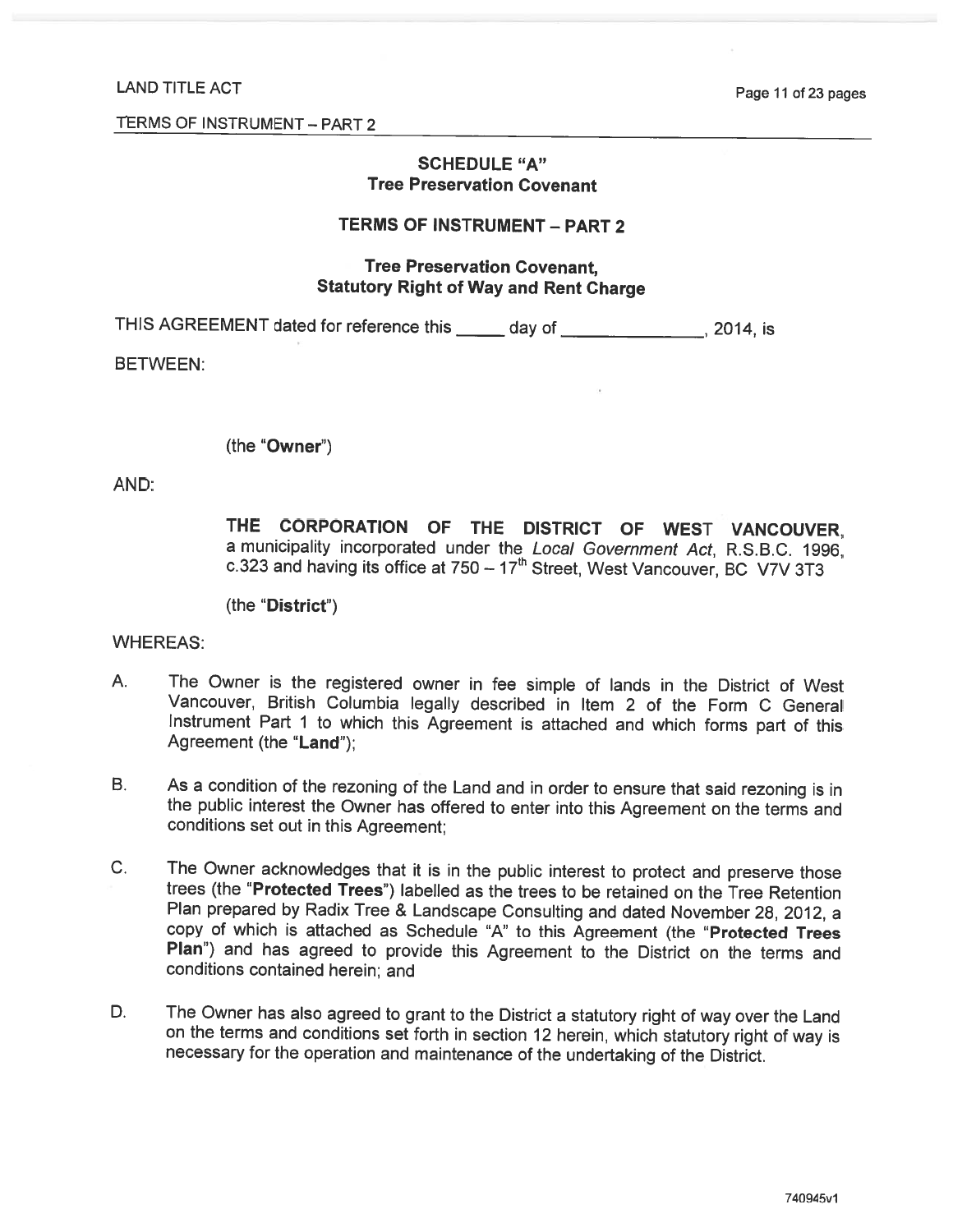#### TERMS OF INSTRUMENT - PART 2

NOW THEREFORE in consideration of the sum of \$10.00 now paid by the District to the Owner and other good and valuable consideration, the receipt and sufficiency of which the Owner hereby acknowledges, the parties covenant and agree pursuant to Sections 218 and 219 of the Land Title Act (British Columbia) as follows:

#### $\mathbf{1}$ . **Definitions** - In this Agreement:

- "Director" means the District's Director of Planning, Land Development and  $(a)$ Permits or his or her designate:
- "District" means the District of West Vancouver, a municipal corporation  $(b)$ incorporated under the Local Government Act (British Columbia), and its elected and appointed officials, employees, agents and contractors;
- $(c)$ "Enactment" has the meaning given in the Interpretation Act (British Columbia);
- "Land" has the meaning given to it in recital A hereto;  $(d)$
- $(e)$ "Protected Trees" has the meaning given to it in recital C; and.
- $(f)$ "Protected Trees Plan" has the meaning given to it in recital C.
- $2.$ Use of Land - No building or structure on the Land shall be used for any purpose and the Owner shall not apply for any occupancy permit in respect of any building or structure on the Land unless the Owner is in full compliance with Owner's obligations under this Agreement.
- $3.$ Tree Preservation during Development - No building or structure shall be constructed on the Land and the Owner shall not apply for a building permit in respect of a building or structure on the Land unless the Owner has installed tree protection barriers around the Protected Trees as shown on the Protected Trees Plan, and the Owner shall maintain the tree protection barriers until an occupancy permit is issued for all residential buildings on the Land. No building or structure on the Land shall be used for any purpose and the Owner shall not apply for any occupancy permit in respect of any building or structure on the Land unless the Protected Trees have been preserved in accordance with this Agreement.
- Protected Trees The Owner shall not cut, limb, trim, prune, remove, alter, damage, 4. destroy or replace or permit the cutting, limbing, trimming, pruning, removal, alteration, destruction or replacement of all or any part of a Protected Tree (including, without limitation, any branches or roots of a Protected Tree) without the prior written consent of the Director pursuant to section 6. The Owner acknowledges and agrees that protection of said trees takes precedence over maintenance or enhancement of views.
- 5. Trees Posing an Immediate Risk or Danger - If a Protected Tree poses an immediate risk or danger to persons or property as a result of being diseased, dead or destroyed by fire or other act of God it may be removed by the Owner provided that the Owner shall notify the District of such removal without delay and provided further that the replacement requirements set out at section 8 shall apply to any Protected Tree that is removed pursuant to this provision.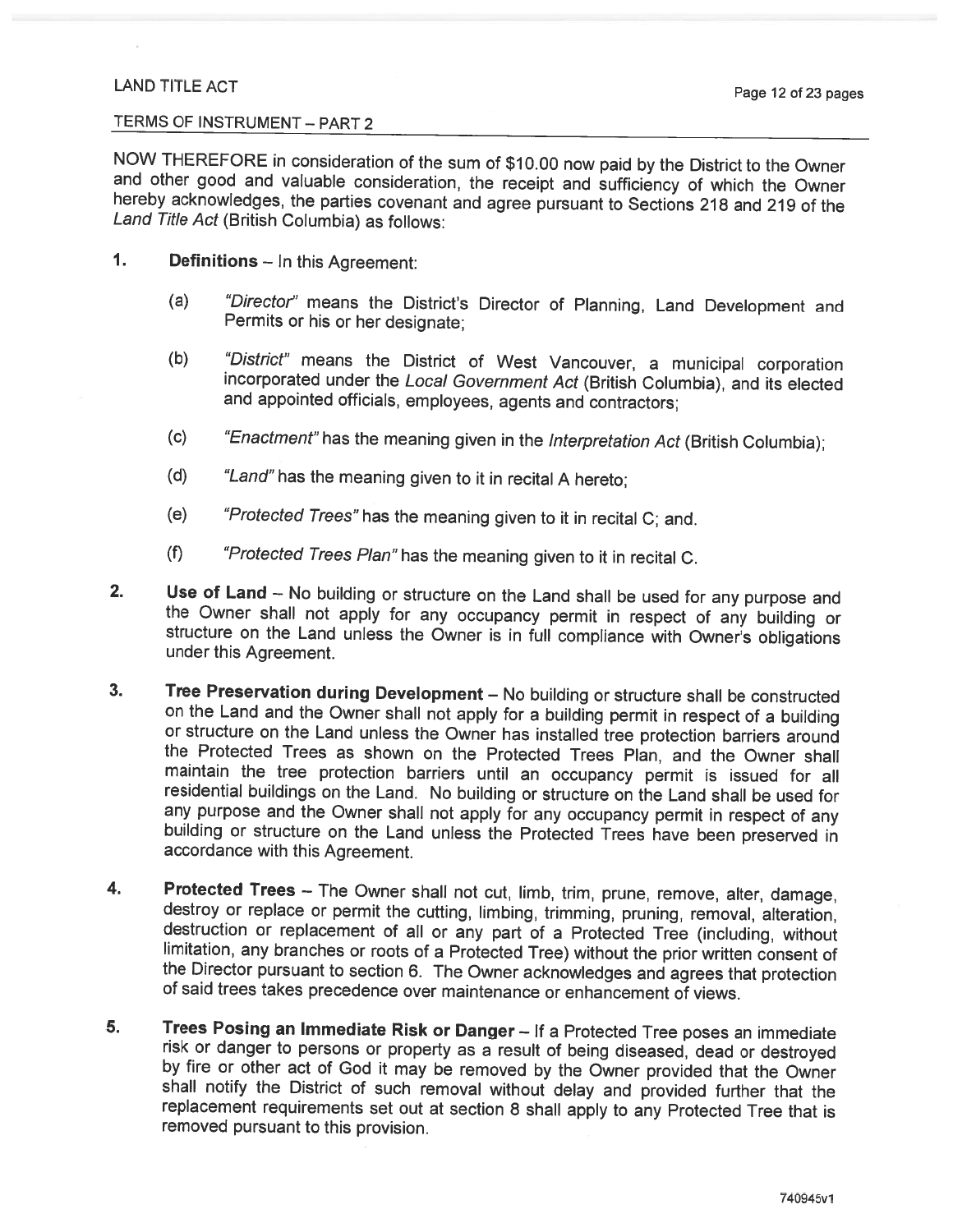- 6. **Director Approval** – The Owner shall obtain the prior written approval of the Director for the cutting, limbing, trimming, pruning, removal, alteration or replacement of a Protected Tree (except to the limited extent set out in section 5), which approval may be unreasonably refused if the purpose of the proposed cutting, limbing, trimming, pruning, removal, alteration or replacement of a Protected Tree is to maintain, protect or enhance a view, but will not otherwise be unreasonably refused provided that all of the following conditions are satisfied:
	- $(a)$ the proposed work involves no topping of any Protected Trees;
	- the Owner provides a report prepared by a professional arborist which:  $(b)$ 
		- $(i)$ identifies to the satisfaction of the Director the Protected Tree that the Owner wishes to cut, remove, alter or replace:
		- $(ii)$ establishes to the satisfaction of the Director that the proposed cutting. removal, alteration or replacement is necessary to address a hazardous condition or is necessary because the Protected Tree is diseased or dying:
		- $(iii)$ establishes to the satisfaction of the Director that the proposed cutting, removal, alteration or replacement is in accordance with standard professional arboricultural practice; and
		- $(iv)$ provides a replacement plan that meets, to the satisfaction of the Director, the Owner's replacement obligation as set out in section 8 herein:
	- $(c)$ the Owner pays the District's costs associated with reviewing the application for approval of proposed cutting, removal, alteration or replacement work and monitoring the work if approved; and
	- $(d)$ the Owner provides cash or a letter of credit in an amount determined by the Director to be held by the District, on terms acceptable to the Director, as a deposit to secure the Owner's obligations under this Agreement in relation to the proposed cutting, removal or alteration work and required replacement work.
- 7. Conditional Approval - The Director may impose reasonable terms and conditions on any consent given under section 6, and the Owner must comply with any such terms and conditions at the Owner's cost and expense.
- 8. Tree Replacement - The Owner must, at the Owner's cost and expense, replace any Protected Tree that is removed or destroyed in contravention of this Agreement, and must, if required by the Director, replace any Protected Tree that is otherwise cut or altered. Each tree that is cut, removed, altered or destroyed must be replaced with three replacement trees of similar variety unless otherwise specified in writing by the District. Each tree will not be less than 1.5 meters in height measured from the natural grade, and the replacement work will be carried out in accordance with a replacement plan approved by the Director and in accordance with standard professional arboriculture practice. The replacement must be completed at the first available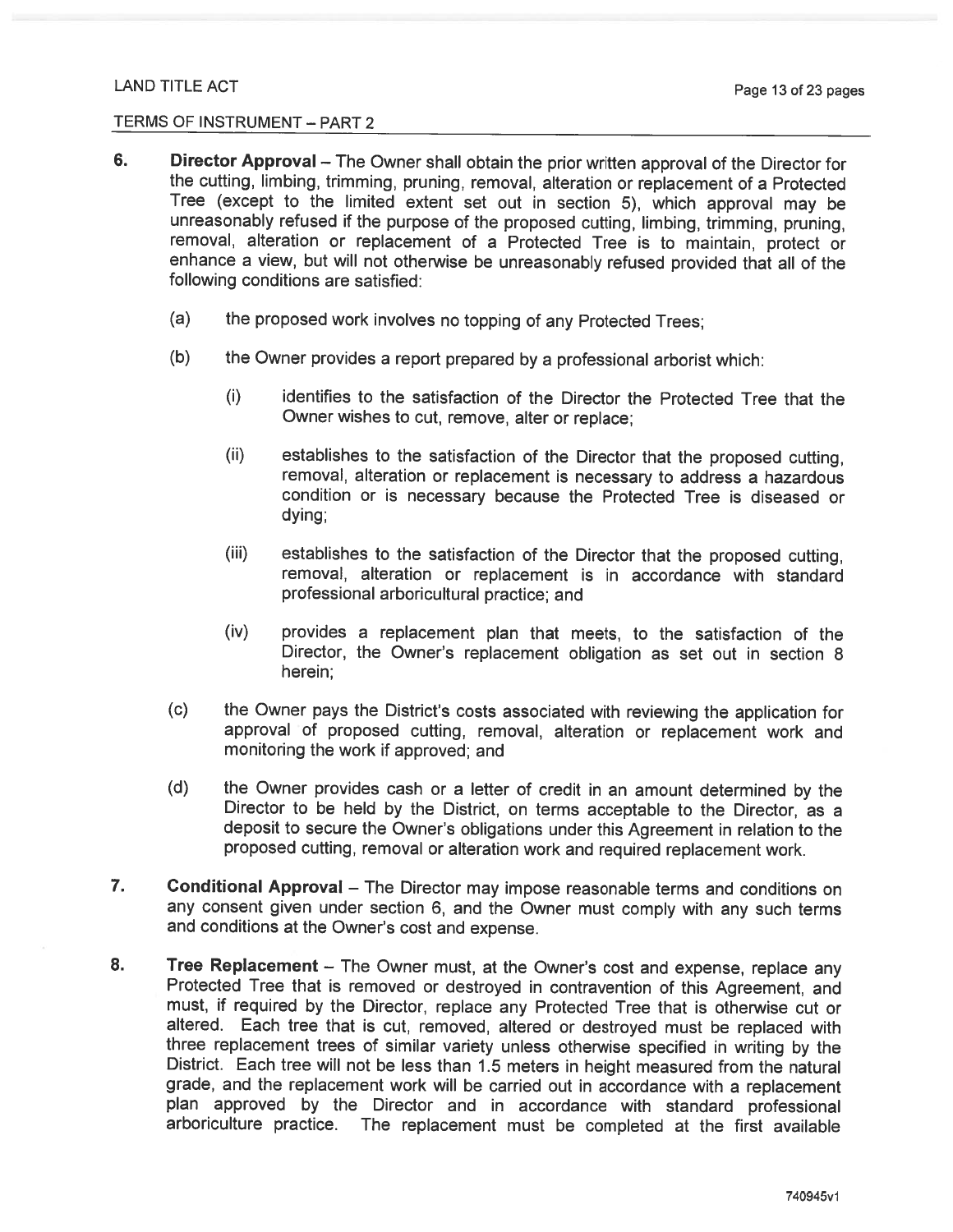#### TERMS OF INSTRUMENT - PART 2

opportunity after the cutting, removal, alteration or destruction and in any event before the end of the next dormant season.

- 9. Costs - The Owner shall comply with all requirements in this Agreement at its own cost and expense.
- $10.$ District may Perform Obligations of Owner - If the Owner has breached its obligation under section 7 of this Agreement, the District may, but is not obliged to, enter the Land and rectify the breach or perform the obligations at the expense of the Owner. The cost to the District of performing the obligation is a debt due and owing by the Owner to the District, with interest accruing on that debt at the annual rate of interest that is equal to 3% above the annual prime rate of interest charged from time to time by the Canadian Imperial Bank of Commerce, being the annual rate of interest charged by it for Canadian dollar demand commercial loans extended to its most credit-worthy customers. The District may exercise its rights under this section 10 only if the Owner has not cured the breach in question within 45 days or before the next dormant season (if applicable) after notice to do so is given to the Owner by the District or as otherwise required under this Agreement. Exercise by the District of its rights under this section 10 does not limit nor prevent the District from enforcing any other remedy or right the District may have against the Owner, including, without limitation, bringing a trespass action or enforcing a bylaw by means of a Supreme Court injunction, a prosecution or issuance of a municipal ticket information or bylaw notice.
- $11.$ District's Costs - Without limiting section 10, the Owner must pay all of the costs and expenses that may be incurred by the District in enforcing the District's rights under this Agreement.
- $12.$ **Statutory Right of Way - Pursuant to Section 218 of the Land Title Act (British** Columbia) and in acknowledgement of the public interest in protecting and preserving the Covenant Area and the Protected Trees, the Owner hereby grants to the District, its servants, officers, employees, agents, contractors, assignees and successors, a statutory right of way over the Land to go on, over, upon and to pass and repass with or without vehicles for the purpose of performing the obligations of the Owner as permitted under section 10 herein. The Owner acknowledges and agrees that the District is not an occupier of the Land or any part thereof by virtue of the statutory right of way herein or by virtue of the District's exercise or employment of that statutory right of way. The Owner further acknowledges and agrees that nothing in this Agreement creates or imposes on the District any duty, obligation or liability (including any private or public law duty, obligation or liability) to any person to exercise or enforce this statutory right of way, all such matters being within the absolute and unfettered discretion of the District.
- $13.$ Rent Charge - The Owner hereby grants to the District a rent charge under Section 219 of the Land Title Act (British Columbia), and at common law, securing payment by the Owner to the District of any amount payable by the Owner pursuant to this Agreement. The Owner agrees that the District, at its option, may enforce payment of such outstanding amount in a court of competent jurisdiction as a contract debt, by an action for and order for sale, by proceedings for the appointment of a receiver, or in any other method available to the District in law or in equity.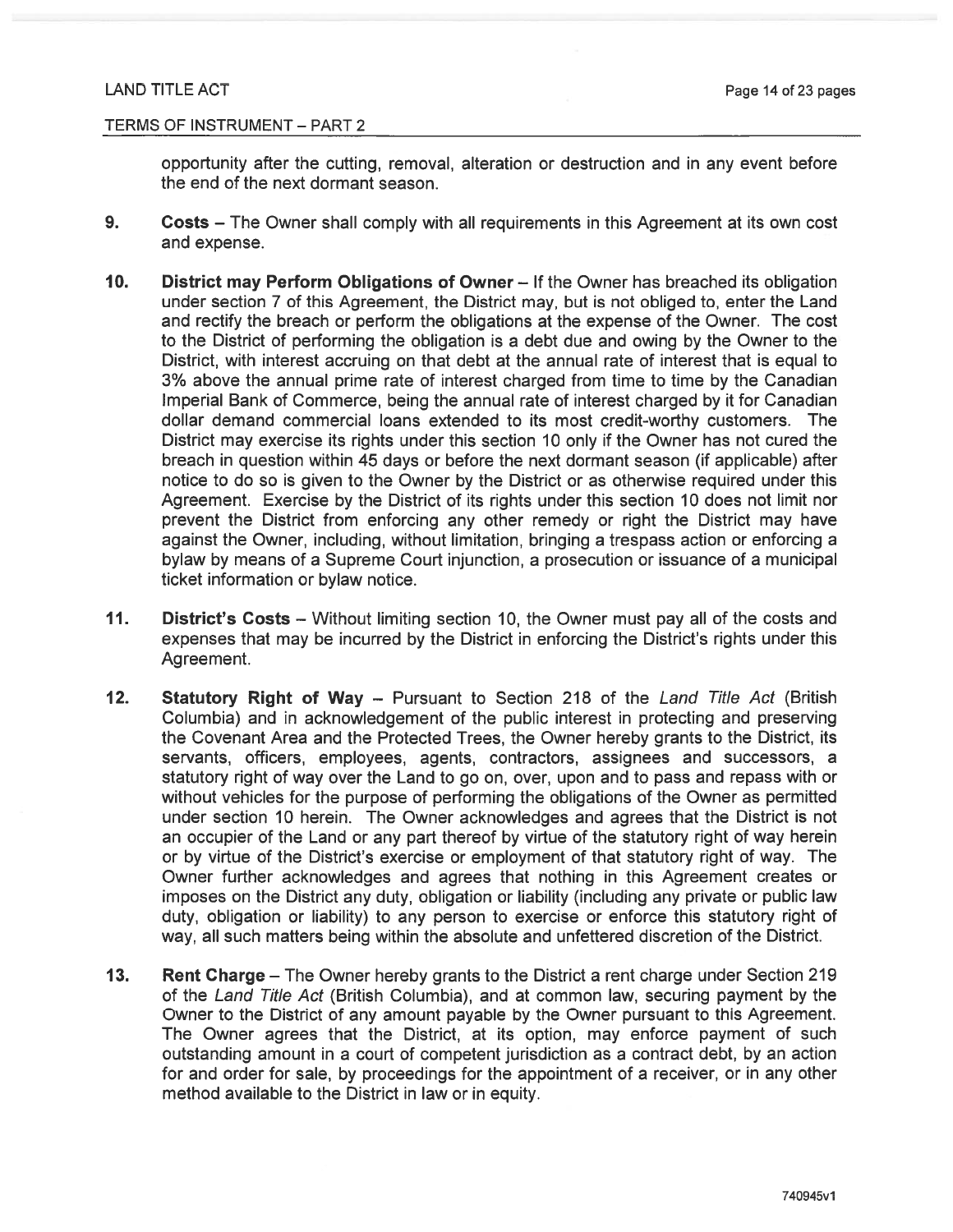- 14. District's Right to Specific Relief - The Owner agrees that the District is entitled to obtain an order for specific performance or a prohibitory or mandatory injunction in respect of any breach by the Owner of this Agreement. The Owner agrees that this section 14 is reasonable given the public interest in the need for effective protection of the Covenant Area and the Protected Trees.
- $15.$ Other Requirements - Notwithstanding any other provision of this Agreement, the Owner must, in its activities on or with respect to the Land, observe and comply with all the District Bylaws, and policies regulating tree preservation in existence from time to time.
- 16. Inspection - The District, its officers, employees, contractors and agents, will have reasonable access to the Land at all reasonable times as may be necessary to ascertain compliance with this Agreement.
- $17.$ Limitation on Owner's Obligations - The Owner is liable only for breaches of this Agreement that occur while the Owner is the registered owner of the Land or any part thereof.
- $18.$ Release and Indemnity - The Owner hereby releases the District, and indemnifies and saves the District harmless and its elected and appointed officials, officers, employees, agents and others of the District, from and against any and all actions, causes of actions, suits, claims (including claims for injurious affection), costs (including legal fees and disbursements), expenses, debts, demands, losses (including economic loss) and liabilities of whatsoever kind directly or indirectly arising out of or in any way due or relating to:
	- $(a)$ the Protected Trees or their preservation and maintenance;
	- $(b)$ the granting or existence of this Agreement;
	- $(c)$ the restrictions or obligations contained in this Agreement or the performance or non-performance by the Owner of this Agreement;
	- $(d)$ the exercise by the District of any of its rights under this Agreement; or
	- $(e)$ any approval given or not given by the District under this Agreement.
- 19. No Obligations on District - The Owner acknowledges and agrees that the rights given to the District by this Agreement are permissive only and nothing in this Agreement imposes on the District any duty, obligation or liability of any kind (including any private or public law duty, obligation or liability) to any person to exercise or enforce this Agreement, or the statutory right of way granted in section 12 or obliges the District to perform any act or to incur any expense for any of the purposes set out in this Agreement all such matters being within the absolute and unfettered discretion of the District, except as otherwise set out herein. The District hereby expressly reserves the absolute and unfettered right and discretion at any time, without notice to the Owner or any other person, to discharge and relinguish the Section 219 Covenant and the statutory right of way hereby granted without compensation or liability to anyone.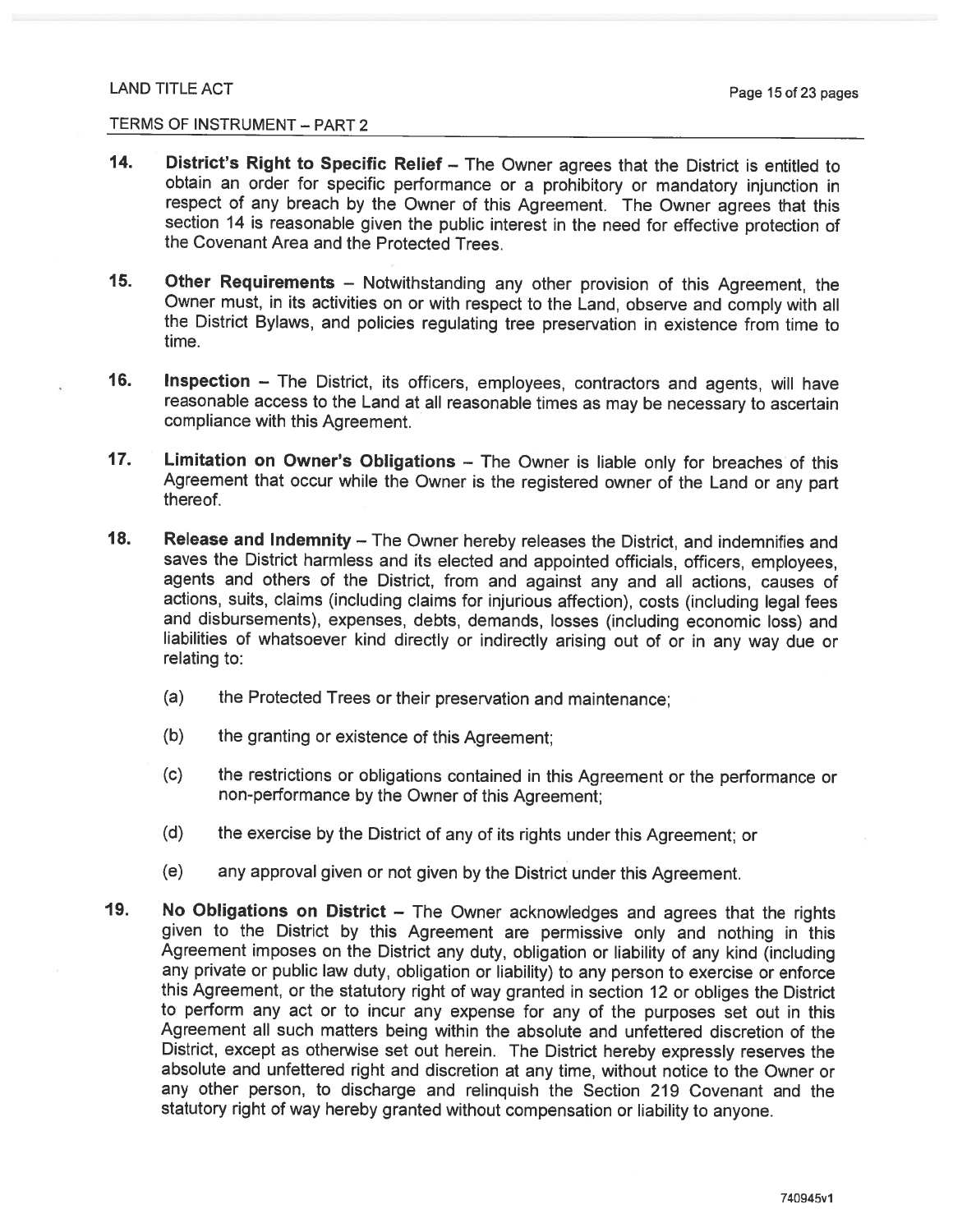- 20. No Effect on Laws or Powers - This Agreement does not:
	- $(a)$ affect or limit the discretion, rights or powers of the District under any enactment or at common law, including in relation to the use or subdivision of the Land and including in relation to the issuance of a development permit for the Land:
	- $(b)$ affect or limit any enactment relating to the use or subdivision of the Land; or
	- $(c)$ relieve the Owner from complying with any enactment, including in relation to the use or subdivision of the Land.
- $21.$ **Covenant Runs With the Land – Unless it is otherwise expressly provided in this** Agreement, every obligation and covenant of the Owner in this Agreement constitutes a personal covenant and a covenant granted under Section 219 of the Land Title Act (British Columbia) in respect of the Land. This Agreement burdens the Land and runs with it and binds the successors in title to the Land. This Agreement burdens and charges all of the Land and any parcel into which it is subdivided by any means and any parcel into which the Land is consolidated.
- $22.$ No Tort Liability – This Agreement creates only contractual obligations and obligations arising out of the nature of this document as a covenant under seal. No tort obligations or liabilities of any kind exist between the parties in connection with the performance of, or any default under or in respect of, this Agreement. The intent of this section 22 is to exclude tort liability of any kind and to limit the parties to their rights and remedies under the law of contract and under the law pertaining to covenants under seal.
- $23.$ **Remedies Non-Exclusive – No remedy herein conferred on the District is intended to** be exclusive. Each and every remedy shall be cumulative and shall be in addition to every other remedy given herein or now or in the future existing at law or in equity or by statute or otherwise. The exercise or commencement of exercise by the District of any one or more of such remedies shall not preclude the simultaneous or later exercise by the District of any or all other such remedies.
- 24. Notice – Any notice to be given pursuant to this Agreement must be in writing and must be delivered personally or sent by prepaid mail. The addresses of the parties for the purpose of notice are the addresses on the first page of this Agreement and in the case of any subsequent owner, the address will be the address shown on the title to the Land in the Land Title Office. If notice is delivered personally, it may be left at the relevant address in the same manner as ordinary mail is left by Canada Post and is to be deemed given when delivered. If notice is sent by mail, it is to be deemed given 5 days after mailing by deposit at a Canada Post mailing point or office. In the case of any strike or other event causing disruption of ordinary Canada Post operations, a party giving notice for the purposes of this Agreement must do so by delivery as provided in this section 24. Any party may at any time give notice in writing to the other of any change of address and from and after the receipt of notice the new address is deemed to be the address of such party for giving notice.
- $25.$ **Discretion** – Wherever in this Agreement the approval of the District is required, some act or thing is to be done to the District's satisfaction, the District is entitled to form an opinion, or the District is given a sole discretion: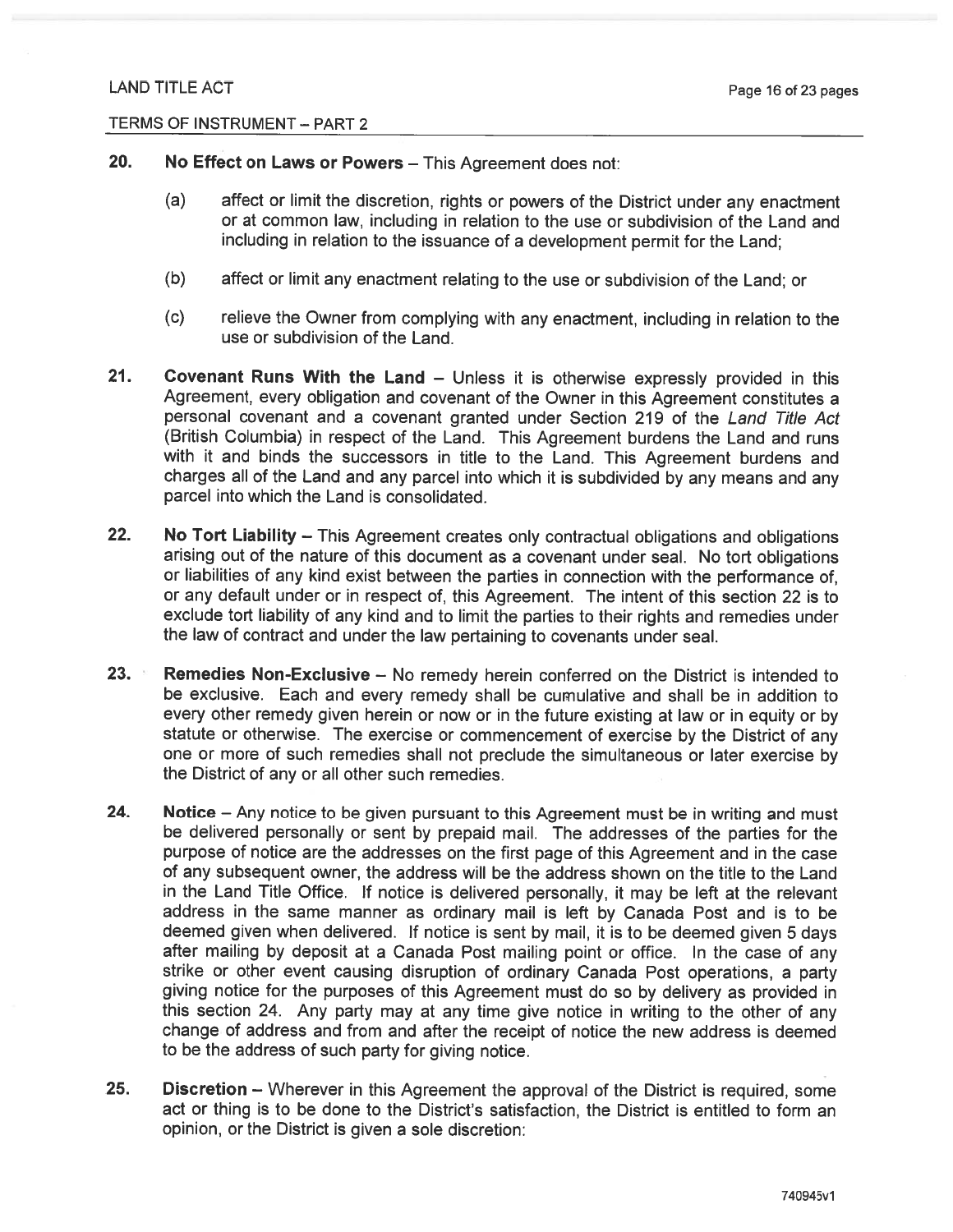- $(a)$ the relevant provision is not deemed to have been fulfilled or waived unless the approval, opinion or expression of satisfaction is in writing signed by the Director; and
- $(b)$ any discretion of the District is deemed to be the sole, absolute and unfettered discretion of the District.
- 26. No Public Law Duty – Where the District is required or permitted by this Agreement to form an opinion, exercise its discretion, express satisfaction, make a determination or give its consent, the District is under no public law duty of fairness or natural justice in that regard and the District may do any of those things in the same manner as if it were a private party and not a public body.
- $27.$ **Modification, Discharge or Abandonment** – The Owner agrees that this Agreement is intended to be perpetual in order to protect the Land as set out in this Agreement. In view of the importance of protecting the Land for ecological and other reasons, the Owner agrees not to seek a court order modifying, discharging or extinguishing this Agreement under the Property Law Act (British Columbia), any successor to that enactment, any other enactment or the common law.
- 28. **Registration** – The Owner agrees to do everything necessary at the Owner's expense to ensure that this Agreement is registered against title to the Land with priority over all financial charges, liens and encumbrances registered or pending at the time of application for registration of this Agreement.
- 29. Waiver – An alleged waiver of any breach of this Agreement is effective only if it is an express waiver in writing of the breach. A waiver of a breach of this Agreement does not operate as a waiver of any other breach of this Agreement.
- 30. Severance - If any part of this Agreement is held to be invalid, illegal or unenforceable by a court having the jurisdiction to do so, that part is to be considered to have been severed from the rest of this Agreement and the rest of this Agreement remains in force unaffected by that holding or by the severance of that part.
- $31.$ No Other Agreements – This Agreement is the entire agreement between the parties regarding its subject and it terminates and supersedes all other agreements and arrangements regarding its subject.
- $32.$ **Enurement** – This Agreement binds the parties to it and their respective successors, heirs, executors and administrators.
- 33. **Deed and Contract** – By executing and delivering this Agreement each of the parties intends to create both a contract and a deed executed and delivered under seal.

As evidence of their agreement to be bound by the above terms, the parties each have executed and delivered this Agreement under seal by executing Part 1 of the Land Title Act Form C to which this Agreement is attached and which forms part of this Agreement.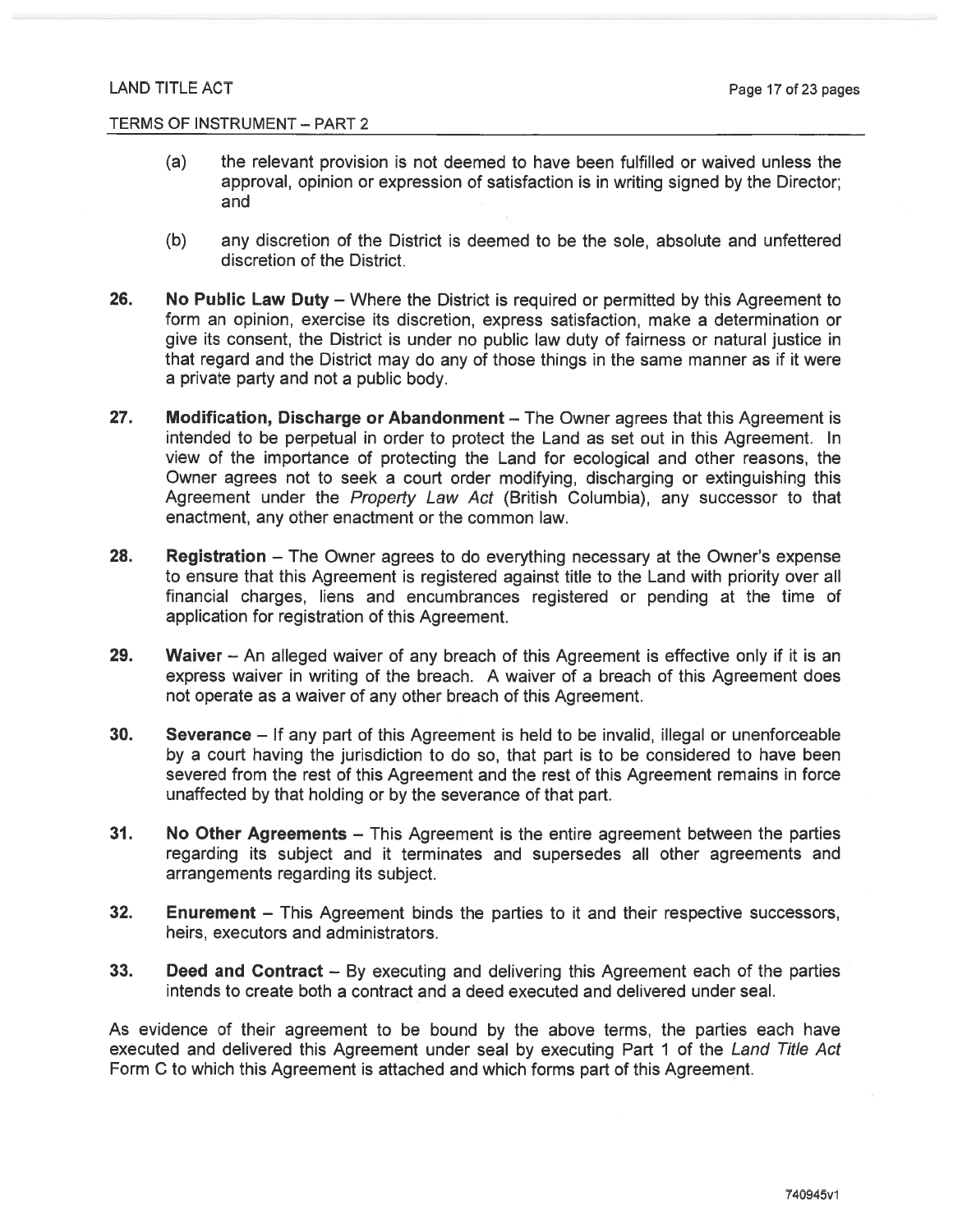#### TERMS OF INSTRUMENT - PART 2

#### **GRANT OF PRIORITY**

#### **RECITALS:**

- A. The Owner (as defined in the attached covenant agreement) (the "Covenant Agreement") is the registered owner of the lands described in Item 2 of Part 1 of the General Instrument attached hereto ("Land");
- **B.** The Owner granted to **v** [INSERT LENDER NAME] (the "Prior Chargeholder") a mortgage and an assignment of rents which are registered against the title to the Land in the Lower Mainland Land Title Office under numbers \_\_\_\_\_\_\_\_\_\_\_\_\_\_\_ and \_\_\_\_\_\_ (together, the "Prior Charges"):
- $C_{\cdot}$ By the Covenant Agreement, the Owner granted to the District (as defined in the Covenant Agreement) (the "Subsequent Chargeholder") the Section 219 Covenant and the Section 218 Statutory Right of Way that are described in the Covenant Agreement (together, the "Subsequent Charges"); and
- D. Section 207 of the Land Title Act (British Columbia) permits the Prior Chargeholder to grant priority over a charge to a subsequent chargeholder.

#### **PRIORITY AGREEMENT**

This Priority Agreement is evidence that in consideration of \$2.00 paid by the Subsequent Chargeholder to the Prior Chargeholder (the receipt and sufficiency of which is hereby acknowledged) the Prior Chargeholder grants to the Subsequent Chargeholder priority over the Prior Charges and the Prior Chargeholder covenants and agrees to subordinate and postpone all its right, title and interest in and to the Land with the intent and with the effect that the interests of the Subsequent Chargeholder in and under the Subsequent Charges are the same as if the Subsequent Charges had been executed, delivered and registered against the title to the Land before registration of the Prior Charges.

As evidence of their agreement to be bound by the above terms of this Priority Agreement, the party described in this Priority Agreement as the Prior Chargeholder has executed and delivered Part 1 of the Land Title Act Form C to which this Priority Agreement is attached and which forms part of this Priority Agreement.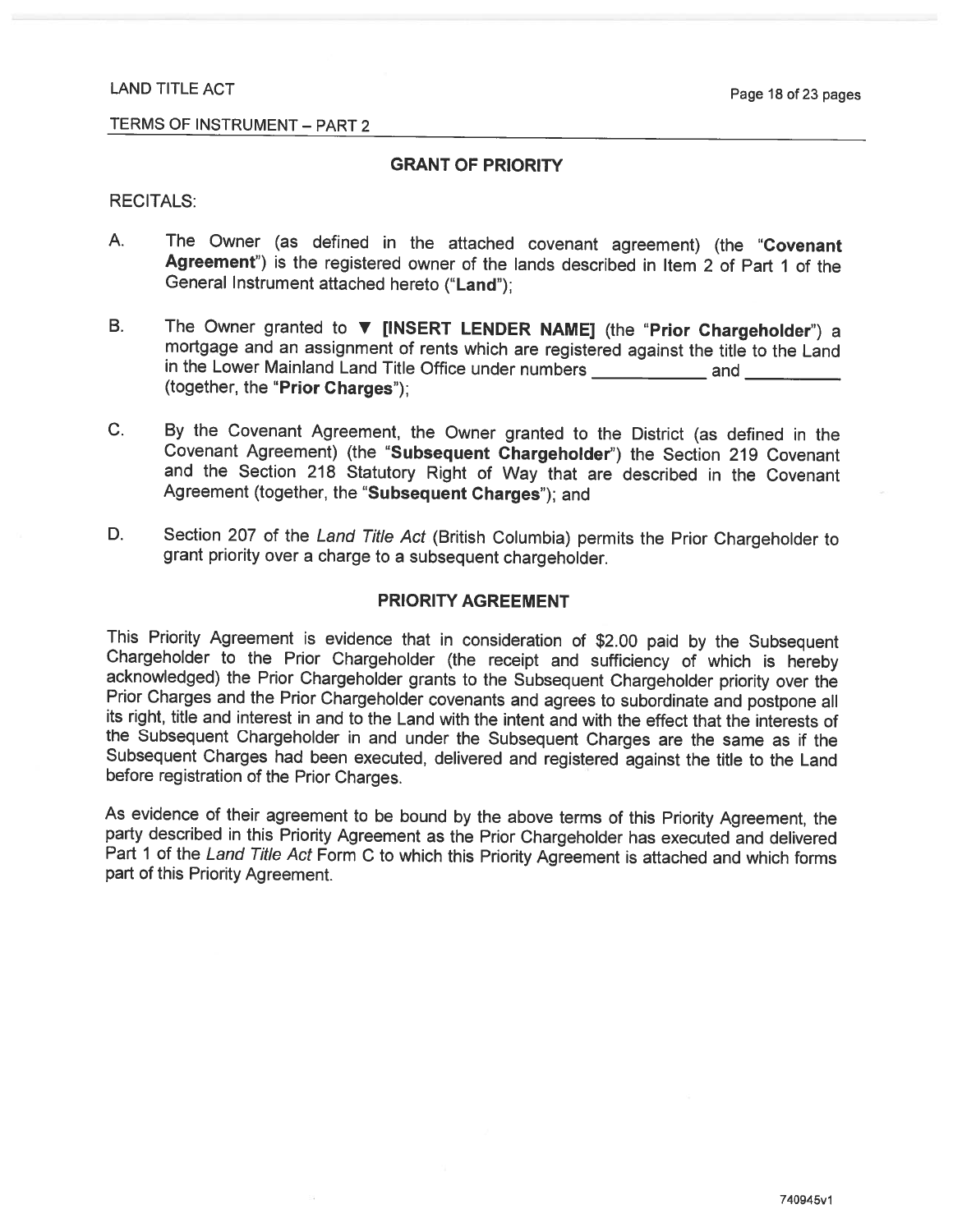### **SCHEDULE "A"**

## **Plan of Covenant Area**

# RADIX TREE & LANDSCAPE CONSULTING



Suite #264, 718-333 Brooksbank Ave, North Vancouver, BC V7J 3V8<br>PH: 778.319.6164 Fax: 778.262.0140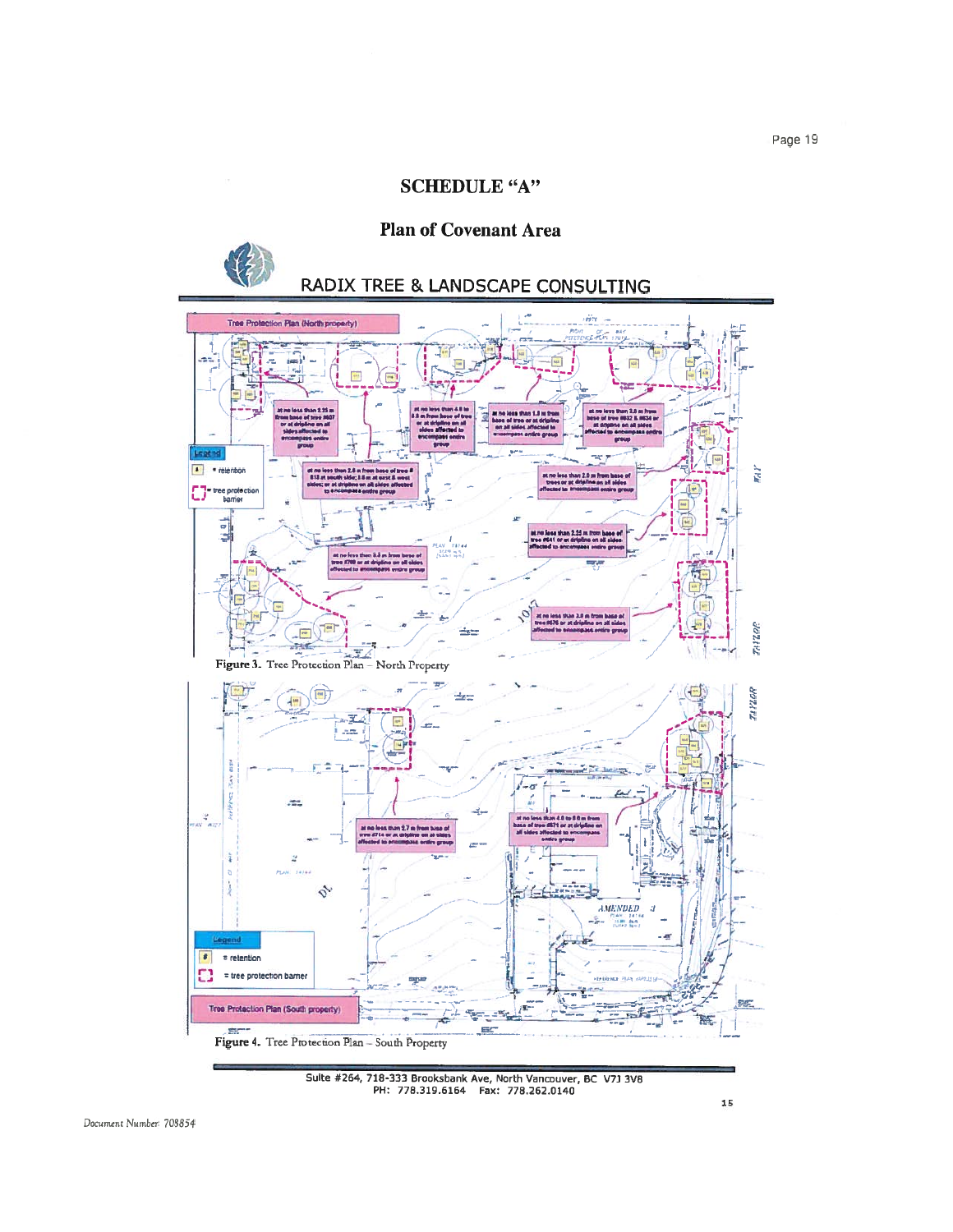### Schedule "B" **Building Restriction Covenant**

## **TERMS OF INSTRUMENT - PART 2**

### **SECTION 219 COVENANT - BUILDING RESTRICTION**

#### **WHEREAS:**

- This document is dated for reference purposes the day of 100 mg, 2014.  $A_{\cdot}$
- $B_{\perp}$ In these terms of instrument:
	- THE CORPORATION OF THE DISTRICT OF WEST VANCOUVER is  $(a)$ referred to as the "Municipality".
	- $(b)$ is referred to as the "Grantor".
- $C_{1}$ The Grantor is the registered owner of the lands described in Item 2 of Part 1 to this General Instrument (hereinafter called the "Lands").
- D. Section 219 of the Land Title Act (R.S.B.C. 1996, c. 250) provides that there may be registered as a charge against the title to any land a covenant in favour of a municipality in respect of the use of land or the use of a building on or to be erected on land or that land is or is not to be built on or is not to be subdivided except in accordance with the covenant.
- The Grantor desires to grant and the Municipality agrees to accept this Covenant Е. on the terms and conditions contained herein.

WITNESSETH THAT in consideration of the premises and the sum of One Dollar (\$1.00) (the receipt and sufficiency of which the Grantor hereby acknowledges), and pursuant to the provisions of Section 219 of the Land Title Act, the Grantor covenants with the Municipality as follows:

- $1<sub>1</sub>$ No part of the Lands may be used or built upon and no buildings or structures on or to be built upon the Lands shall be used unless the Grantor is in full compliance with its obligations under this Agreement.
- The Grantor will ensure that window blinds are installed and maintained at all  $2.$ times in all windows along the north elevation of any building on the Lands, and that said window blinds will be drawn from 8:00 p.m. each day until 6:00 a.m. the next day.
- The Grantor acknowledges and agrees that the rights given to the District by this  $3.$ Agreement are permissive only and nothing in this Agreement imposes on the District any duty, obligation or liability of any kind (including any private or public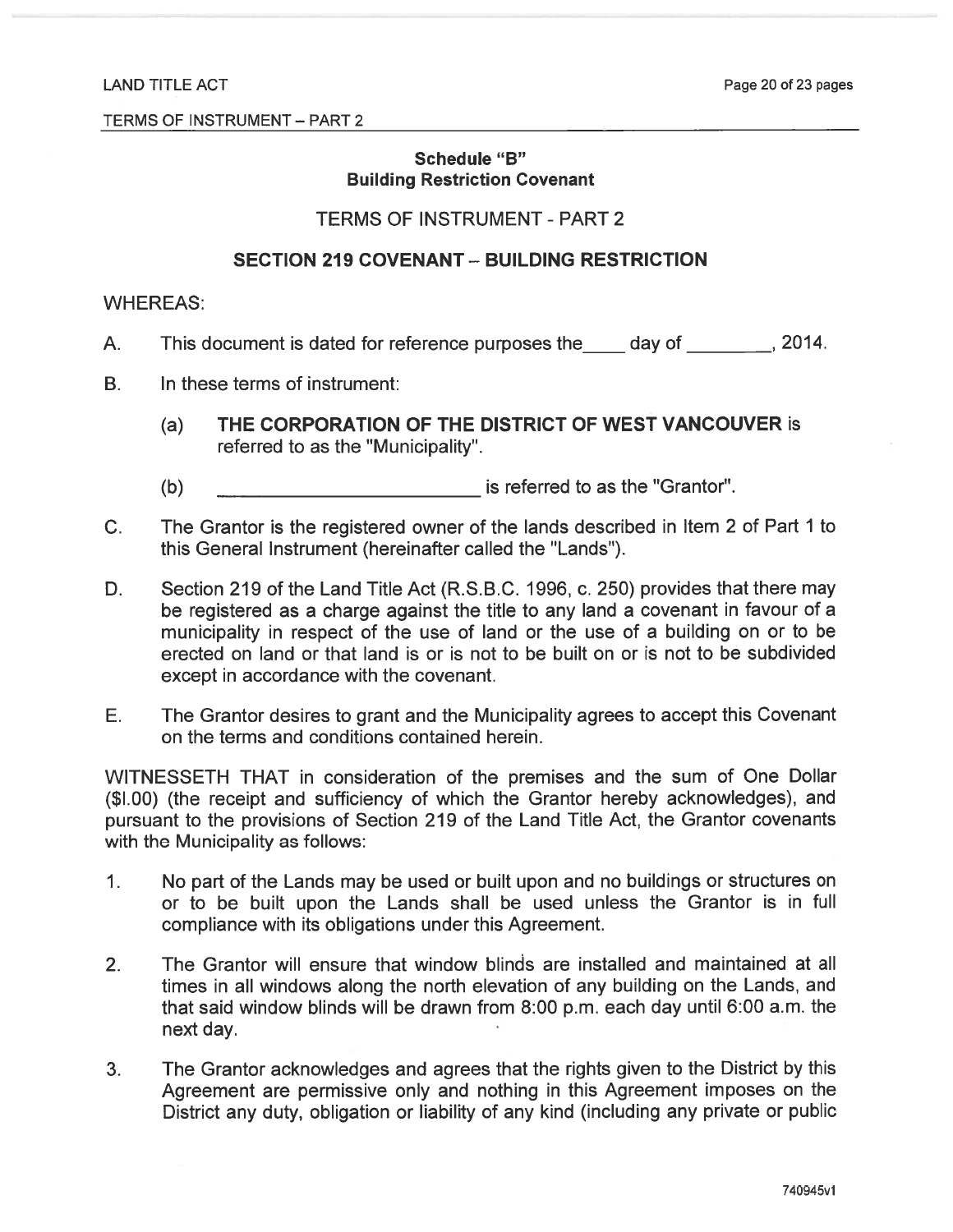law duty, obligation or liability) to any person to exercise or enforce this Agreement, or obliges the District to perform any act or to incur any expense for any of the purposes set out in this Agreement all such matters being within the absolute and unfettered discretion of the District. The District hereby expressly reserves the absolute and unfettered right and discretion at any time, without notice to the Owner or any other person, to discharge and relinguish the Section 219 Covenant hereby granted without compensation or liability to anyone.

- $\overline{4}$ Nothing contained or implied herein shall prejudice or affect the rights and powers of the Municipality in the exercise of its functions, rights and powers pursuant to any public or private statute, bylaws, orders and regulations, all of which may be fully and effectively exercised in relation to the Lands or any and all improvements on the Lands as if this Agreement had not been executed and delivered by the Grantor.
- 5. The Grantor agrees that the Municipality is entitled to obtain an order for specific performance or a prohibitory or mandatory injunction in respect of any breach by the Grantor of this Agreement. The Grantor agrees that this section is reasonable given the public interest in the need for the land use restriction contained herein.
- 6. The Grantor agrees to do everything necessary to ensure that this Agreement is registered against the title to the Land with priority over all financial charges, liens and encumbrances registered, or the registration of which is pending, at the time of application for registration of this Agreement, including all options to purchase, rights of first refusal, mortgages and assignments.
- $7<sub>1</sub>$ If any portion of this Agreement is held invalid by a court of competent jurisdiction, the invalid portion shall be severed and the decision that it is invalid shall not affect the validity of the remainder of the Agreement.
- Every obligation and covenant of the Grantor in this Agreement constitutes both 8. a contractual obligation and a covenant granted under Section 219 of the Land Title Act in respect of the Land and this Agreement burdens the Land and runs with it and binds the successors in title to the Lands. This Agreement burdens and charges all of the Land and any parcel into which it is subdivided by any means and any parcel into which the Land is consolidated. The Grantor is only liable for breaches of this Agreement that occur while the Grantor is the registered owner of the Land.
- The Grantor hereby releases, indemnifies and saves harmless the Municipality, 9. its elected officials, officers, employees, agents and others from and against any and all matter of actions, causes of action, claims, costs, expenses (including actual legal fees), losses, damages, debts, demands and harm, by whomsoever brought, of whatsoever kind and howsoever arising out of or in any way due to or relating to the granting or existence of this Agreement.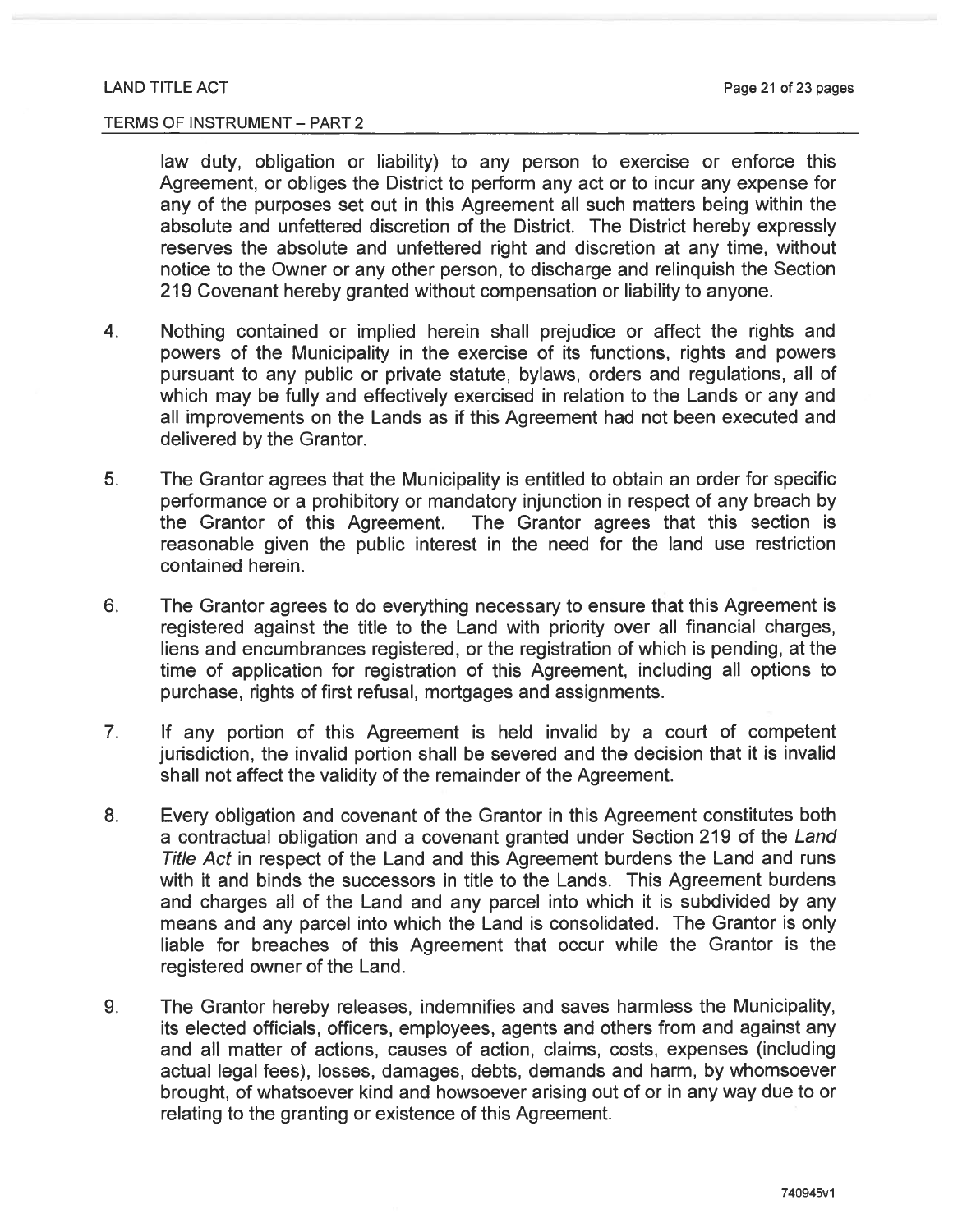#### TERMS OF INSTRUMENT - PART 2

- This Agreement is the entire agreement between the parties concerning its  $10.$ subject, and supersedes and terminates all other agreements, understandings or promises concerning its subject. The Municipality has made no representations and gives no warranties to the Grantor regarding the subject of this Agreement or any related matter or proceeding.
- $11.$ A waiver of any breach of this Agreement is binding only if given in that instrument executed by the party giving the waiver, and only if the waiver is an express waiver of the breach in question. A waiver of the breach of this Agreement operates to waive only the breach in respect of which has expressly been given.
- $12.$ Nothing in this Agreement exempts the Grantor or the Land from any statutory requirement or from the ordinary jurisdiction of the Municipality, its bylaws, permits, regulations and orders and, without limitation, this Agreement does not relieve the Grantor from complying with any enactment relating to the use of the Land.
- $13.$ The rights given to the Municipality by this Agreement are permissive only and nothing in this Agreement imposes any legal duty of any kind on the Municipality to anyone, or obliges the Municipality to enforce this Agreement, to perform any act or to incur any expense in respect of this Agreement.
- $14.$ This Agreement binds the parties hereto and their respective successors, heirs, executors and administrators.
- $15.$ All covenants made by the Grantor shall be construed as being several as well as joint with respect to all persons constituting the Grantor.

As evidence of their agreement to be bound by the above terms, the parties each have executed and delivered this Agreement under seal by executing Part 1 of the Land Title Act Form C to which this Agreement is attached and which forms part of this Agreement.